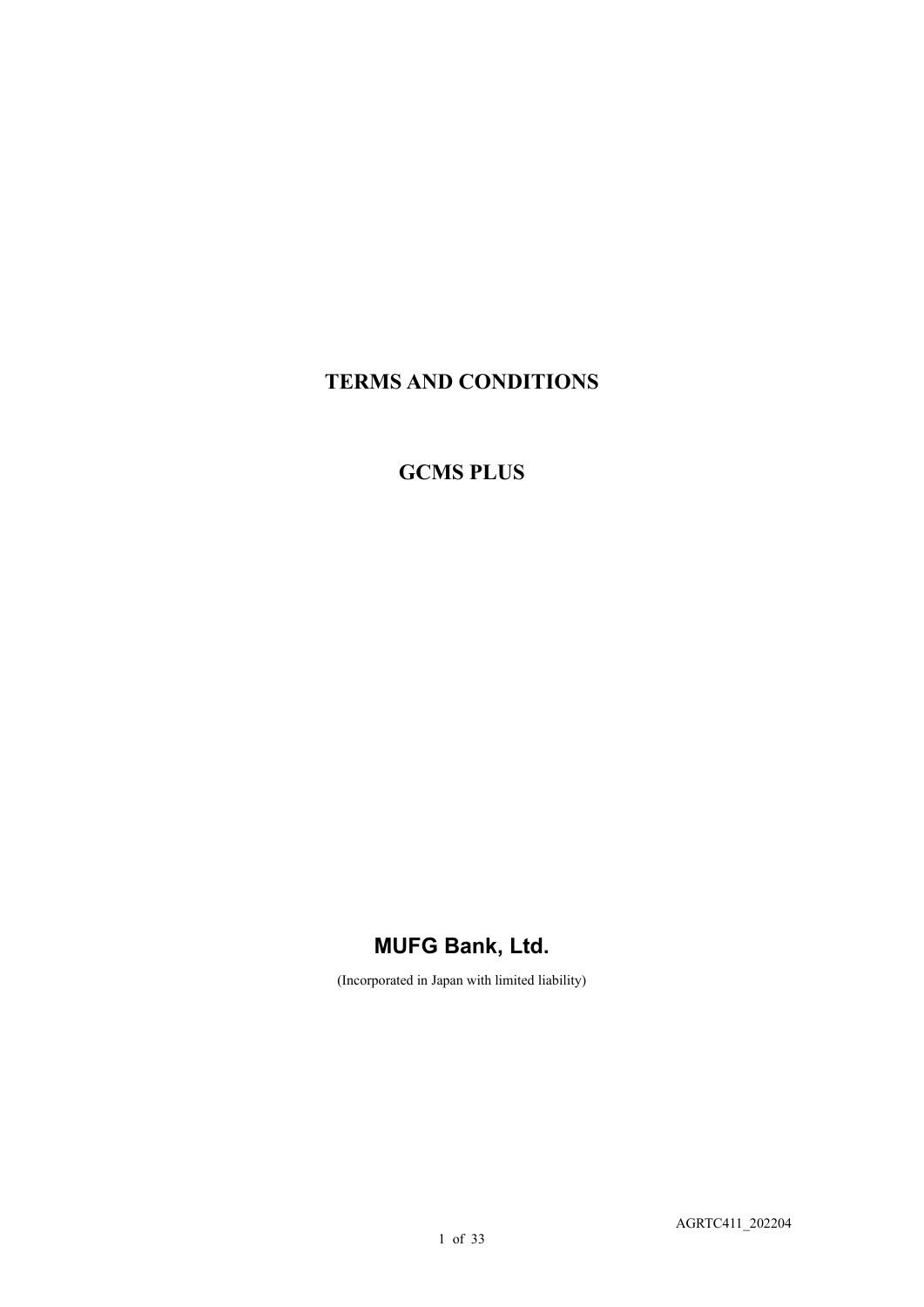#### **GCMS Plus Terms and Conditions**

In addition to the provisions of the GCMS Plus Basic Agreement (if the COMSUITE Basic Agreement is entered into between the Customer and the Bank, then "GCMS Plus Basic Agreement" shall be read as "COMSUITE Basic Agreement") (the "Basic Agreement"), the terms and conditions set forth below (these "Terms and Conditions") shall be applied to the services that are provided to the Customer by the Bank in accordance with these Terms and Conditions. Terms defined in the Basic Agreement have the same respective meaning when used herein.

#### **1. Reporting Services**

- 1.1 If any of the following services are registered by the Application and the relevant Consents are submitted by the Customer, the Bank shall provide to the Customer the services (the "Reporting Services") of reporting on the Accounts and other matters as registered by the Customer:
	- (1) Account Report
	- (2) Inward Remittance Report
	- (3) Outstanding Transaction Report
	- (4) Statement
	- (5) Outward Remittance Report
	- (6) Pooling Interest Statement
	- (7) Other Information Reporting
- 1.2 The Customer acknowledges that the accuracy of information provided by the Bank in the Reporting Services may be affected or restricted by the process in the computer system or otherwise and that the account information may not be provided on a real time basis.
- 1.3 The Customer shall make queries directly with the Servicing Office (and, if the information relates to the accounts and transactions of an Affiliated Company, through such Affiliated Company) with respect to any irregularities in the information provided in the Reporting Services.

### **1-2. Pooling Interest Statement Services**

In case where the Customer utilizes the Pooling Interest Statement Services of the provisions in (6) of Clause 1.1 above (and provided that there is or will be no other separate agreement governing Pooling Interest Statement Services currently or in future), the Customer is hereby put on notice and acknowledges that the following provisions shall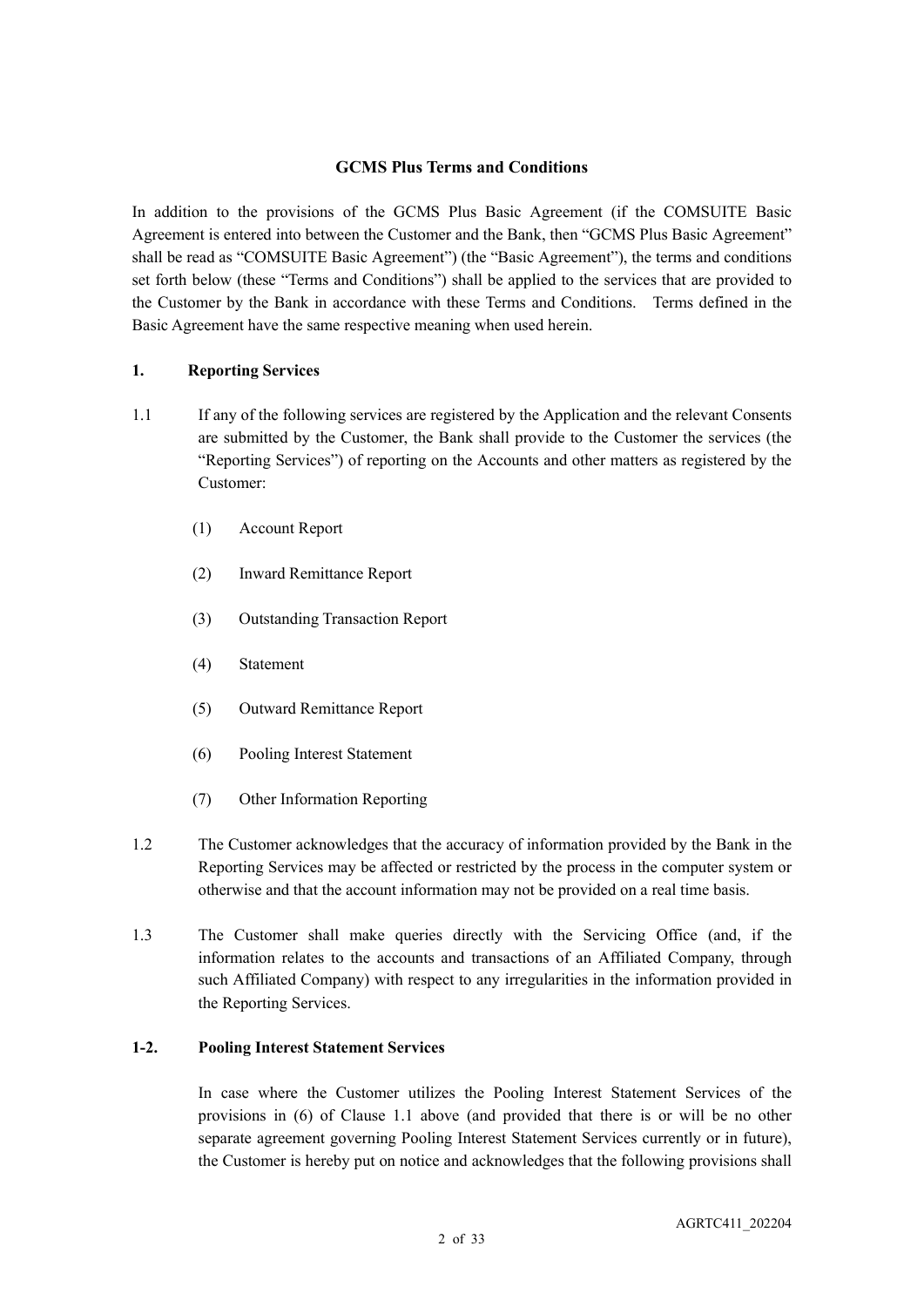apply:

- (1) The following conditions must be satisfied:
	- (a) In the case where a Participating Company (meaning a participating company in the services designated by the Bank which enable group companies to manage their cash balances through fund transfers, etc. between the accounts (the "Pooling Service"), hereinafter the same)) selects the Pooling Interest Statement Services in the Application as a Customer, a Header Company (a header company of the Pooling Service, hereinafter the same) has registered for Pooling Interest Statement Services that are subject to the terms of a Basic Agreement with the relevant branch or affiliate of MUFG Bank Ltd.;
	- (b) In the case where an entity who is neither a Header Company or Participating Company selects the Pooling Interest Statement Services in the Application as a Customer, a Header Company has registered for Pooling Interest Statement Services that are subject to the terms of a Basic Agreement with the relevant branch or affiliate of MUFG Bank Ltd.;
	- (c) In addition to the provisions set forth in Paragraphs (a) and (b) above, the Customer has completed all prescribed procedures for commencing to utilize the Pooling Interest Statement Services; and
	- (d) The Bank has an approval with respect to the Accounts, the Servicing Office and the Affiliated Company for the Pooling Interest Statement Services and the prescribed procedures having been completed.
- (2) The Header Company shall designate the account information pertaining to the Accounts in the Pooling Interest Statement in relation to the Header Company and the Participating Company, the information on interest and the settlement method of interest (collectively, "Account and Interest Information").
- (3) The Account and Interest Information may only be changed by the Header Company. Cancellation of the Pooling Interest Statement Services may be made by a notice from the Customer. When notice is given by the Customer, the Pooling Interest Statement Services utilized by said Customer shall be terminated due to cancellation. In these cases, the effect of the changes to the Account and Interest Information or cancellation of the Pooling Interest Statement Services as a result of notice from the Header Company shall also extend to the Pooling Interest Statement Services of the Participating Company and entity who is neither the Header Company nor Participating Company. The Header Company must obtain the consent of the Participating Company and entity who is neither the Header Company nor Participating Company that uses the Pooling Interest Statement Services that are subject to the terms of a Basic Agreement with the relevant branch or affiliate of MUFG Bank Ltd. in regards to said changes to the Account and Interest Information or cancellation of the Pooling Interest Statement Services. The foregoing provisions shall apply where the Pooling Services related to the Pooling Interest Statement Services are terminated due to cancellation or other reasons as a result of notice by the Header Company.
- (4) The Customer agrees that: (a) the figures and other descriptions in the Pooling Interest Statement are based on calculations of standard calculation methods of the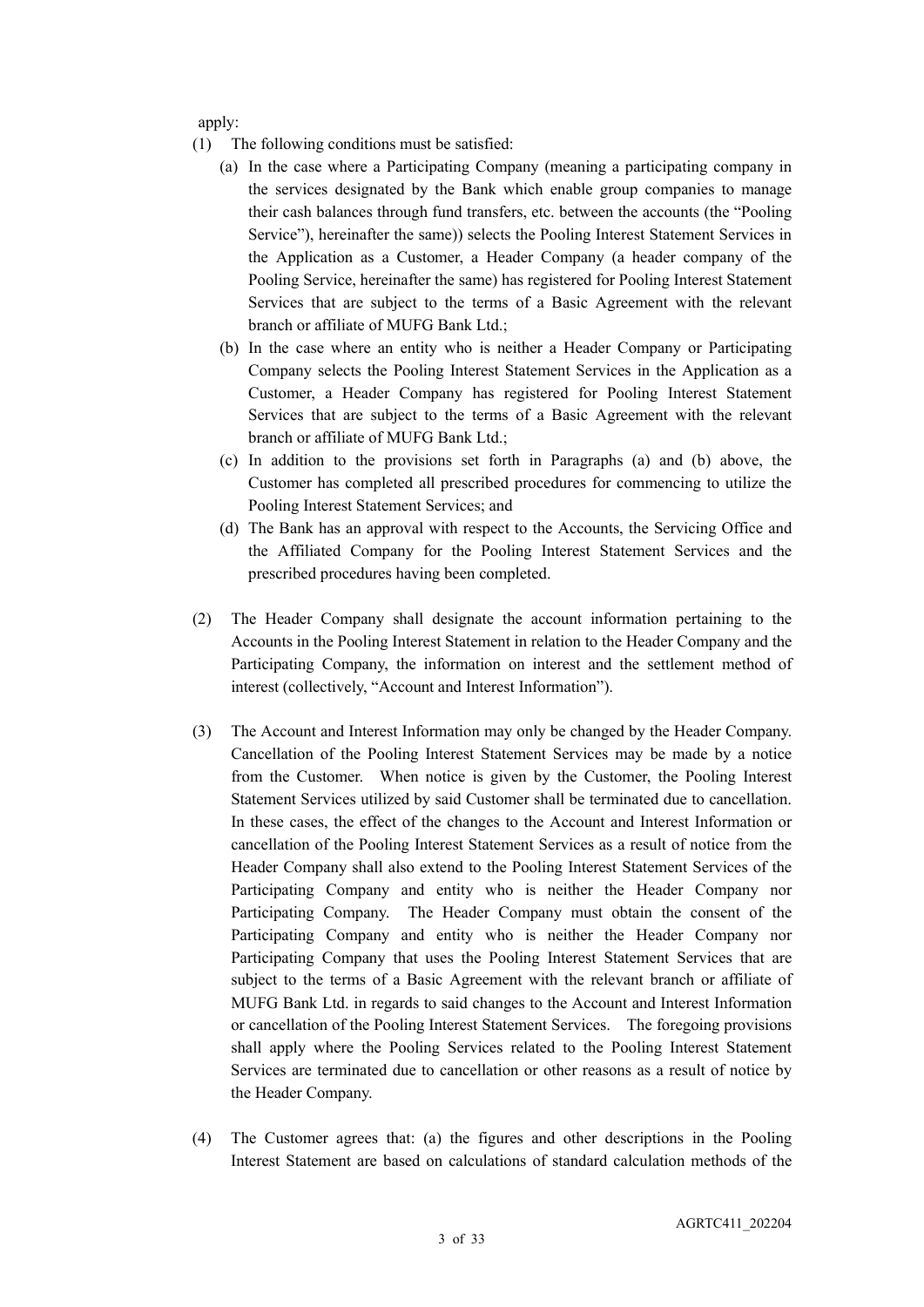Bank; (b) it utilizes the figures and other descriptions in the Pooling Interest Statement at its own responsibility; (c) if required for the maintenance services of the System or if there is a change to the services or any other justifiable event, the Bank may suspend the use of the Pooling Interest Statement Services without obtaining the prior consent of the Customer and without notifying the Customer in advance; and (d) the Bank may terminate the Pooling Interest Statement Services by providing written notification 30 days in advance to the Customer.

(5) In addition to the provisions of Clause 1.2, the Bank shall not be liable for any damages incurred by the Customer even if the figures and other descriptions in the Pooling Interest Statement are not correct.

#### **1-3. Virtual Account Service**

(1) In these Terms and Conditions, the following terms have the following respective meanings:

"BIN" is the abbreviation for "Bank Identification Number" which is the number assigned to each account in order for the Bank to identify the account.

"**Client ID Number**" means the number assigned by the Customer as a number linked to BIN pursuant to the procedures set forth by the Bank.

"**Virtual Account Number**" means the BIN and the Client ID Number linked thereto.

"**Virtual Account Service**" means the service to link the Client ID Number to the BIN in order for the Customer to specify, based on the Virtual Account Number, the person who transferred the funds into the Account.

- (2) Notwithstanding the provisions in Clause 1, in case the Customer utilizes the Virtual Account Service, the provisions in this Clause 1-3 shall apply.
- (3) If the Virtual Account Service is registered by the Application and the documents designated by the Bank are submitted by the Customer, the Bank shall provide to the Customer the Virtual Account Service as registered by the Customer.
- (4) In relation to the Virtual Account Service, the Bank shall submit to the Customer a statement of remittances made into the Account, in a manner deemed reasonably appropriate to the Bank at its discretion.
- (5) The Customer may commence the use of the Virtual Account Service if all of the following conditions are satisfied:
	- (a) the Customer having taken necessary steps as required by the Bank; and
	- (b) the Bank having given an approval with respect to the Account for the Virtual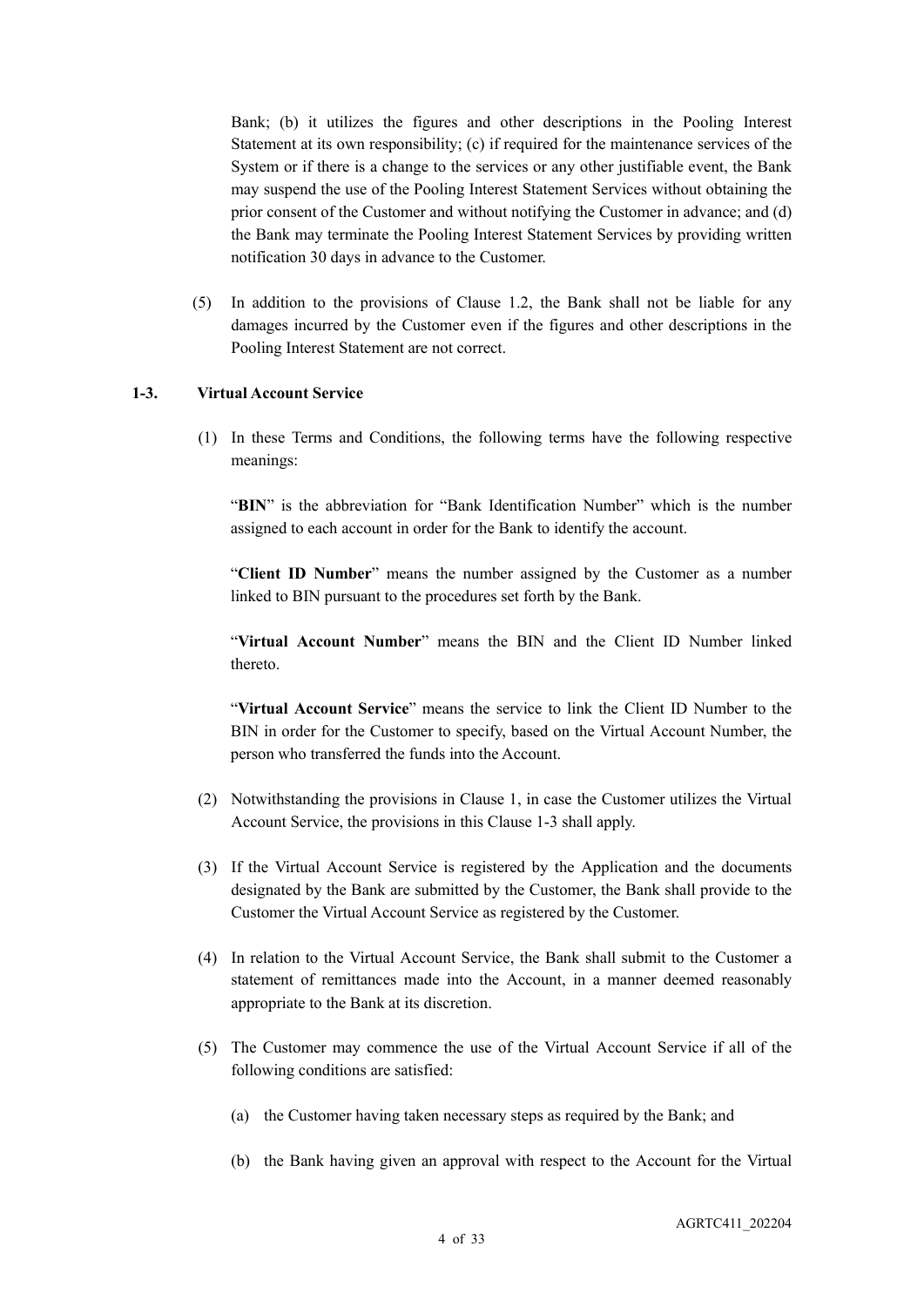Account Service and having taken other necessary steps.

- (6) The Customer acknowledges that the accuracy of information provided by the Bank in the Virtual Account Service may be affected or restricted by the process in the computer system or otherwise and that the information may not be provided on a real time basis.
- (7) The Customer shall make queries directly with the Servicing Office (and, if the information relates to the Affiliated Company, through such Affiliated Company) with respect to any irregularities in the information provided in the Virtual Account Service.

#### **2. Payment Services**

- 2.1 If the Payment Services is registered by the Application and the relevant Consents are submitted by the Customer, the Bank shall provide to the Customer the services (the "Payment Services") of money transfer/other methods of fund transfer ("Money Transfer") between the Accounts and other accounts as registered by the Customer.
- 2.2 In case where the Customer utilizes the Payment Services with respect to the Accounts which the Customer or the Affiliated Companies maintain with the Bank, the following provisions shall apply:
	- (1) The Bank is hereby authorized to debit the Accounts with the amount (including remittance charges, cable charges handling commissions, paying bank's charges and intermediary bank's charges) required for Money Transfer, without any check or any withdrawal slip with its bank book. The foregoing provisions shall apply with respect to the charges for the cancellation and correction of Money Transfer instructions made by the Customer to the Bank.
	- (2) Money Transfer may be executed through the head office and branches of the Bank and the Financial Institutions Concerned. The Bank is hereby authorized to decide, at its reasonable discretion, on the ways and means of executing Money Transfer (concerning the routes and the ways of Money Transfer and transmission of instructions with the Financial Institutions Concerned and other matters). In executing Money Transfer and making payments in relation thereto, the Bank and the Financial Institutions Concerned may rely on the identifying Bank Code, account number or other numerical/alphabetical/kana letter information included in the Customer's instruction. Unless caused by the gross negligence or willful misconduct of the Bank, (i) the Bank shall not be responsible for damages caused to the Customer by the inconsistency between such identifying information and parties named, and (ii) the Customer shall indemnify the Bank against any damages which the Bank may incur as a result of any inconsistency thereof.
	- (3) The Customer agrees that the Payment Services shall be provided in accordance with the local customs and practices, laws and regulations or the handling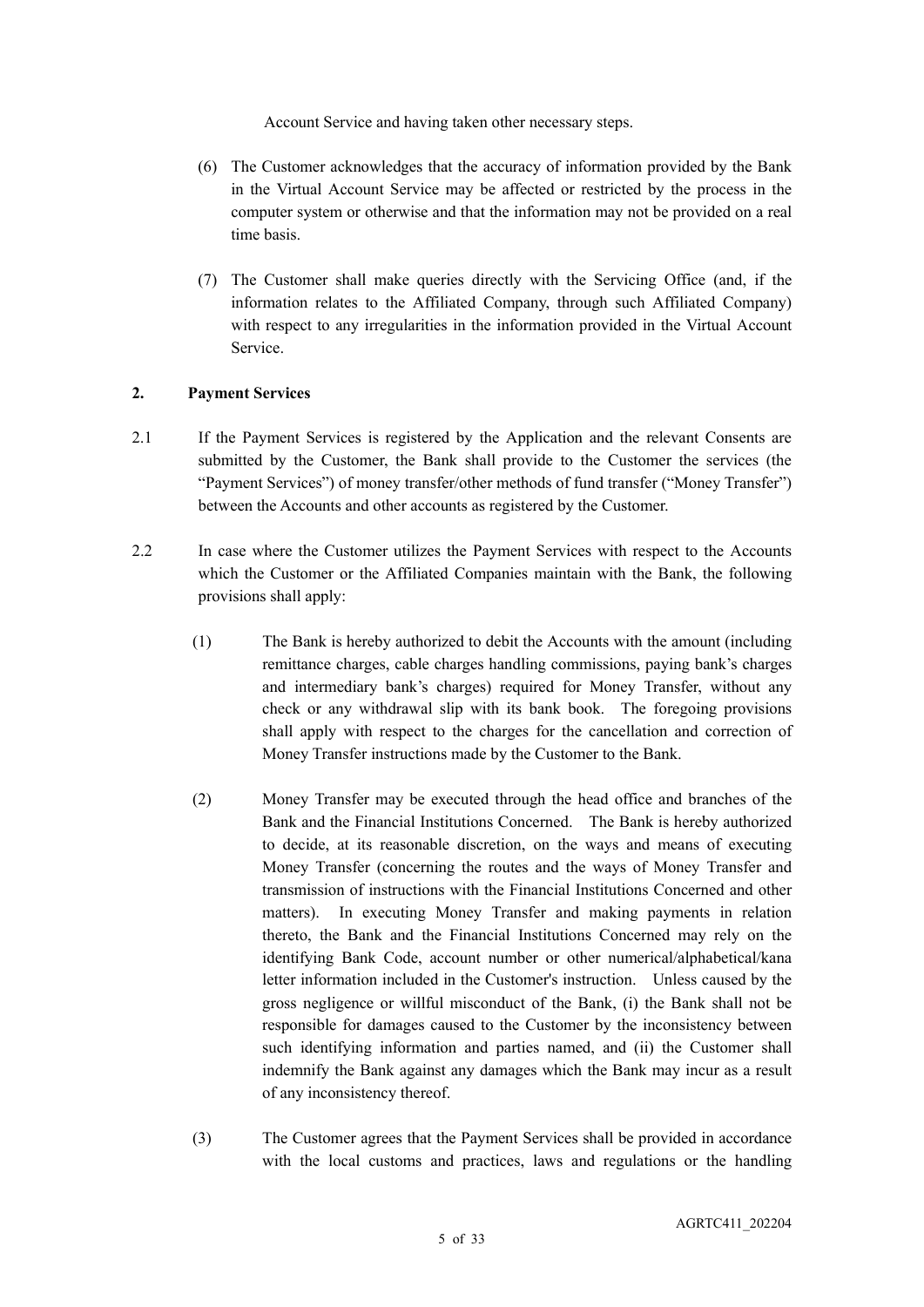procedures of the Bank and the Financial Institutions Concerned. In case where Money Transfer is executed in a currency other than the currency of the place where the beneficiary is situated, the Customer agrees that the currency and the exchange rate applicable to the payment to the beneficiary shall be determined by the Bank or the Financial Institutions Concerned in accordance with the local customs and practices, laws and regulations or the handling procedures of the Bank and the Financial Institutions Concerned.

- (4) The terms and conditions of the Bank's overseas remittance regulations and domestic remittance regulations and other rules which the Bank generally applies to similar transactions shall apply with respect to matters not provided for in the Basic Agreement and these Terms and Conditions.
- (5) The Customer and Affiliated Companies (a) agree that the Bank may provide, for the purpose of Money Transfer, the information necessary to identify the applicant of Money Transfer, including their names and addresses and the account number of the Accounts by listing the information on Money Transfer or through other methods and (b) undertake to provide the information necessary to identify the recipient of Money Transfer, including the name, address and account number of the recipient of Money Transfer, if required by the competent authorities or other public bodies or pursuant to the treaties, laws, regulations, customs, practices or international regulations and agreements.
- 2.3 In case where the Customer utilizes the Payment Services with respect to the Accounts which the Customer or the Affiliated Companies maintain with Financial Institutions Concerned other than the Bank, the following provisions shall apply:
	- (1) Money Transfer from the Accounts maintained with Financial Institutions Concerned other than the Bank shall be executed by transmitting Money Transfer instructions by the Bank to the Financial Institutions Concerned. The Bank is hereby authorized to decide, at its discretion, on the ways and means of transmitting Money Transfer instructions. In executing Money Transfer and making payments in relation thereto, the Bank and the Financial Institutions Concerned may rely on the identifying Bank Code, account number or other numerical/alphabetical/kana letter information included in the Customer's instruction. Unless caused by the gross negligence or willful misconduct of the Bank, the Bank shall not be responsible for damages caused to the Customer by the inconsistency between such identifying information and parties named, and the Customer shall indemnify the Bank against any damages which the Bank may incur as a result of any inconsistency thereof.
	- (2) The obligations of the Bank in this Clause 2.3 shall be limited to transmitting Money Transfer instructions to the Financial Institutions Concerned with which the Accounts are maintained. The Bank shall in no case be liable in relation to the execution of Money Transfer by the Financial Institutions Concerned.
	- (3) The Customer agrees that related Payment Services of Money Transfer shall be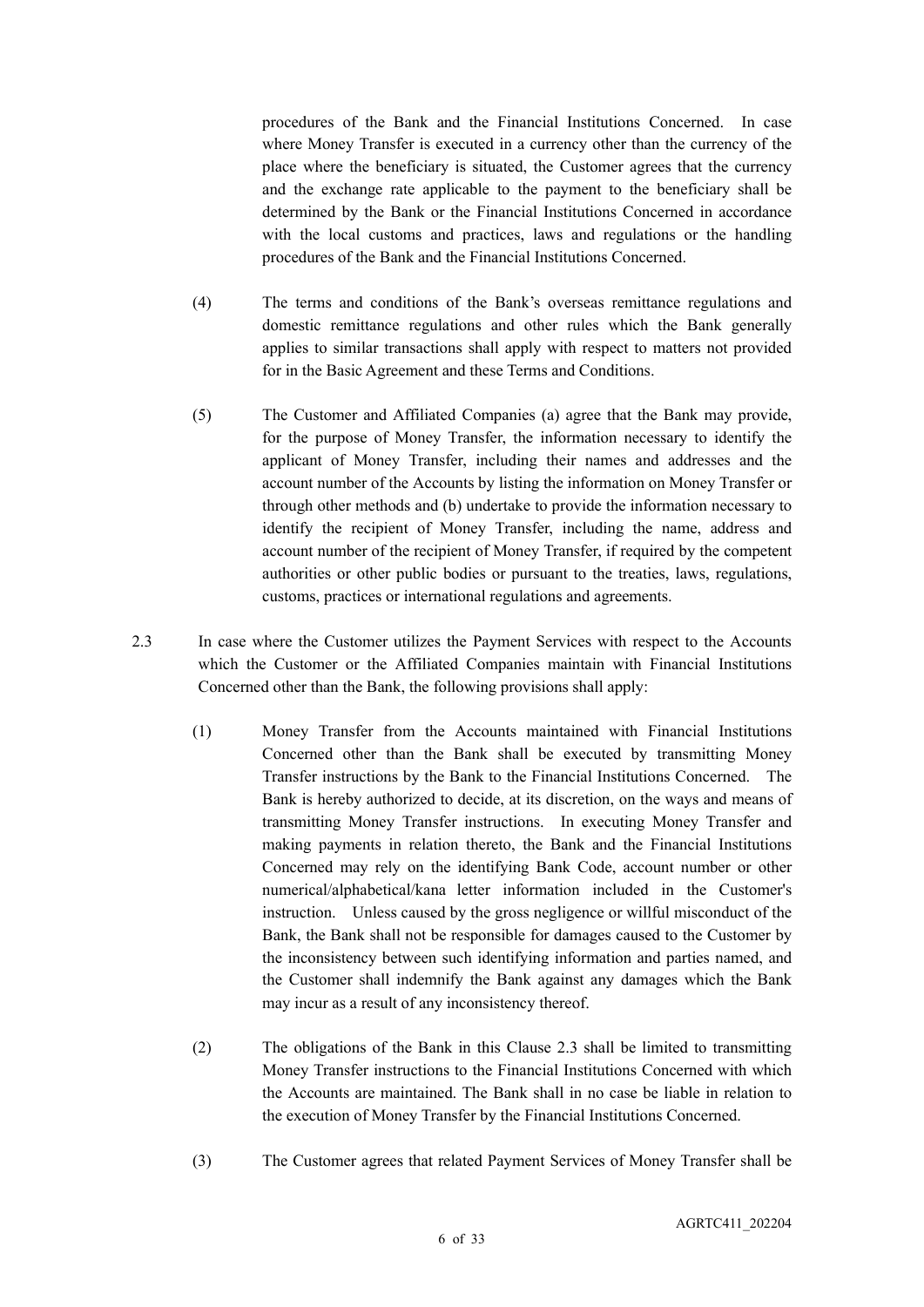executed in accordance with the local customs and practices, laws and regulations or the handling procedures of the Bank and the Financial Institutions Concerned. In case where Money Transfer is executed in a currency other than the currency of the place where the beneficiary is situated, the Customer agrees that the currency and the exchange rate applicable to the payment to the beneficiary shall be determined by the Bank or the Financial Institutions Concerned in accordance with the local customs and practices, laws and regulations or the handling procedures of the Bank and the Financial Institutions Concerned.

- (4) The terms and conditions of the Bank's overseas remittance regulations and other rules which the Bank generally applies to similar transactions shall apply with respect to matters not provided for in the Basic Agreement and these Terms and Conditions.
- 2.4 The Bank shall exert its best efforts to execute Money Transfer or to transmit Money Transfer instructions without delay, if the instruction for the Payment Services is received by the Bank before the cutoff time set forth by the Bank.
- 2.5 The Customer acknowledges that Money Transfer may not be executed, whether or not a notice is given by the Bank, in any of the following cases:
	- (1) where the funds available in the Account are not sufficient for Money Transfer;
	- (2) where there exists security interest created over, or attachment made against, the funds in the Account and the disposition thereof is restricted or prohibited;
	- (3) where the instruction for the Payment Services does not satisfy the conditions set forth by the Bank;
	- (4) where there exists ambiguity, contradiction, omission or other defect in the instruction for the Payment Services;
	- (5) where the Bank observes that the instruction for the Payment Services may not be authorized by the Customer;
	- (6) where the execution of Money Transfer may be in conflict with applicable laws and regulations;
	- (7) where the bank (or its branch) with which the account of the recipient is maintained is not a correspondent bank of the Servicing Office with which the Account is maintained.
	- (8) where any event occurs which renders Money Transfer difficult or impossible.
- 2.6 The Customer shall have no right to cancel or correct instructions for the Payment Services, if such instruction has been accepted by the Bank. If the Customer requests for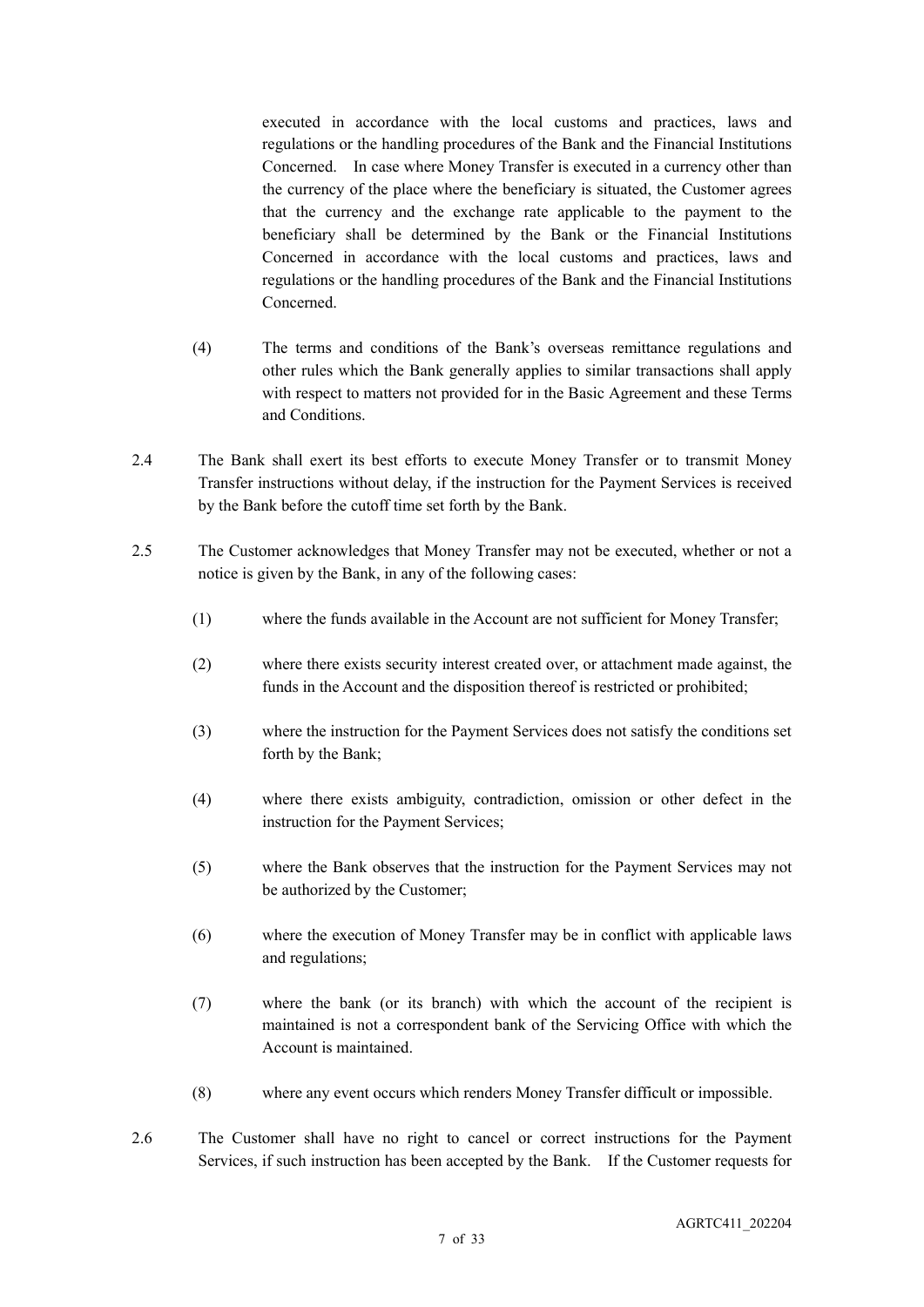cancellation or correction of the instruction given by the Customer or for refund of any executed Money Transfer, an application shall be made as set forth by the Bank. The Customer acknowledges that cancellation and refund of Money Transfer may not be effected due to the involvement of Financial Institutions Concerned or otherwise and that fees and other costs may be charged or deducted from the funds to be transferred by Financial Institutions Concerned. The Bank is hereby authorized to decide, at its discretion, on the ways and means of cancellation and refund of Money Transfer (concerning the routes, currency, foreign exchange rate and other matters).

- 2.7 The Customer shall bear the costs and expenses which may be incurred in relation to cancellation and refund of Money Transfer (including those incurred where cancellation and refund are not executed). The Customer shall indemnify the Bank from any damages to the Bank which may be incurred in relation to cancellation and refund of Money Transfer (including those incurred where cancellation and refund are not executed). The Bank shall not be responsible for indemnifying the Customer for such damages. The Bank is hereby authorized to debit from the Accounts the amount to compensate for such costs, expenses and damages without any check or any withdrawal slip with its bank book.
- 2.8 The Bank shall, in principle, continue to provide the Payment Services to the Customer to whom it provides such services even in the event of the Bank's corporate reorganisation; provided, however, that if corporate reorganisation of the Bank will render it unable to provide such services to such the Customer, the Bank shall immediately provide notice thereof to such the Customer.

#### **3. File Transfer Services**

- 3.1 If the File Transfer is registered by the Application and the relevant Consents are submitted by the Customer, the Bank shall provide to the Customer the payment services through the file transfer function (the "File Transfer Services").
- 3.2 The Customer shall transfer to the Bank the data (the "Data") through the file transfer function and in the form set forth by the Bank. The Customer shall, immediately after the transmission of the Data, notify the Bank thereof in the manner designated by the Bank. The Data shall become firm and fixed, if and when the Bank receives such notice and becomes aware of the Data.
- 3.3 The following provisions shall apply with respect to the bulk money transfer (the "Bulk Money Transfer") in the File Transfer Services:
	- (1) the Bank is hereby authorized to debit from the account designated in the Data (the "Settlement Account") the amount of transfer (including the transfer charges) without any check or any withdrawal slip with its bank book;
	- (2) the provisions in (2) to (5) of Clause 2.2 (provided that (i) "Money Transfer" shall read as "Bulk Money Transfer" and (ii) "Account" shall read as "Settlement Account"); and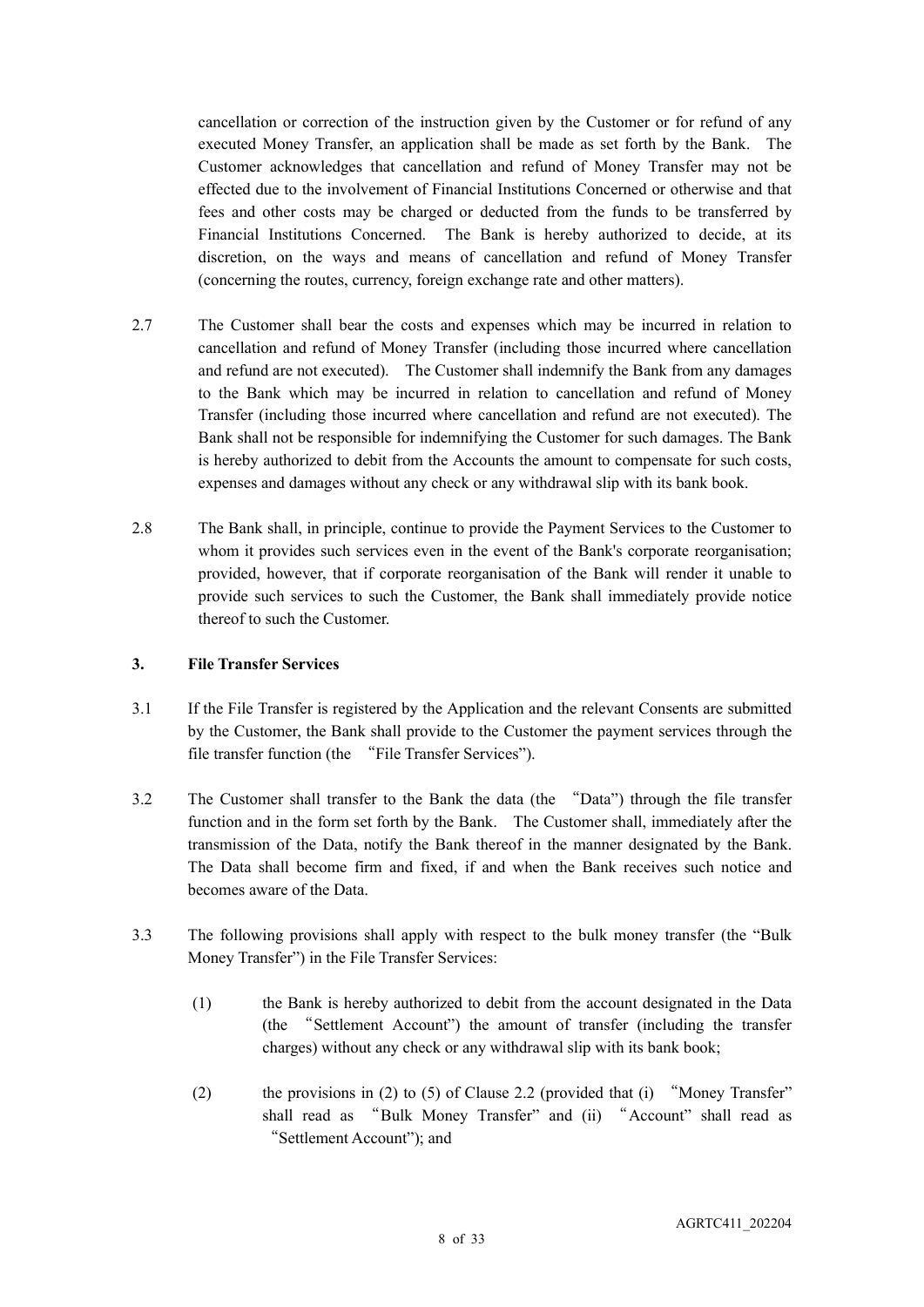- (3) the Customer acknowledges that the total amount of file transfer is displayed only for reference purposes. The Bank shall effect the Bulk Money Transfer on the basis of the Data in the file transferred by the file transfer function. The Bank is under no obligation to verify the Data in the file.
- 3.4 The instruction for the File Transfer Services shall be received by the Bank by the cutoff time set forth by the Bank. The Bank shall exert its best efforts to execute the Bulk Money Transfer without delay, if the instruction for the File Transfer Services is received before the cutoff time.
- 3.5 The Customer acknowledges that the Bulk Money Transfer may not be effected, whether or not a notice is given by the Bank, in case where there exists ambiguity, contradiction, omission or other defect in the instruction for the File Transfer Services (including a case where the number and the total amount of transfer do not conform with the number and the total amount of transfer input by the Customer and displayed on the GCMS Plus screen).
- 3.6 The provisions in Clauses 2.5 to 2.7 shall apply *mutatis mutandis* with respect to the Bulk Money Transfer (provided that (i) "Money Transfer" shall read as "Bulk Money Transfer", (ii) "Account" shall read as "Settlement Account" and (iii) "Payment Services" shall read as "Bulk Money Transfer").
- 3.7 The Customer may utilize, through the file transfer function, the Services (other than the Bulk Money Transfer) which may be provided by each Servicing Office. The terms and conditions which such Servicing Office may publicize on the web site shall apply to such Services.

## **4. Time Deposit Services**

- 4.1 If the Time Deposit is registered by the Application and the relevant Consents are submitted by the Customer, the Bank shall provide to the Customer the services (the "Time Deposit Services") of debiting the funds from the Account and creating a time deposit in the name of the account holder at the Servicing Office (the "Account Office").
- 4.2 The Customer may commence the use of the Time Deposit Service if all of the following conditions are satisfied:
	- (1) the Customer or the Affiliated Company having opened an account for time deposit and having taken other necessary steps as required by the Account Office; and
	- (2) the Bank having given an approval with respect to the Account, the Account Office and the Affiliated Company for the Time Deposit Services and having taken other necessary steps.
- 4.3 The Bank shall exert its best efforts to create a time deposit on the designated date, if the instruction for the Time Deposit Service is received by the cutoff time set forth by the Bank.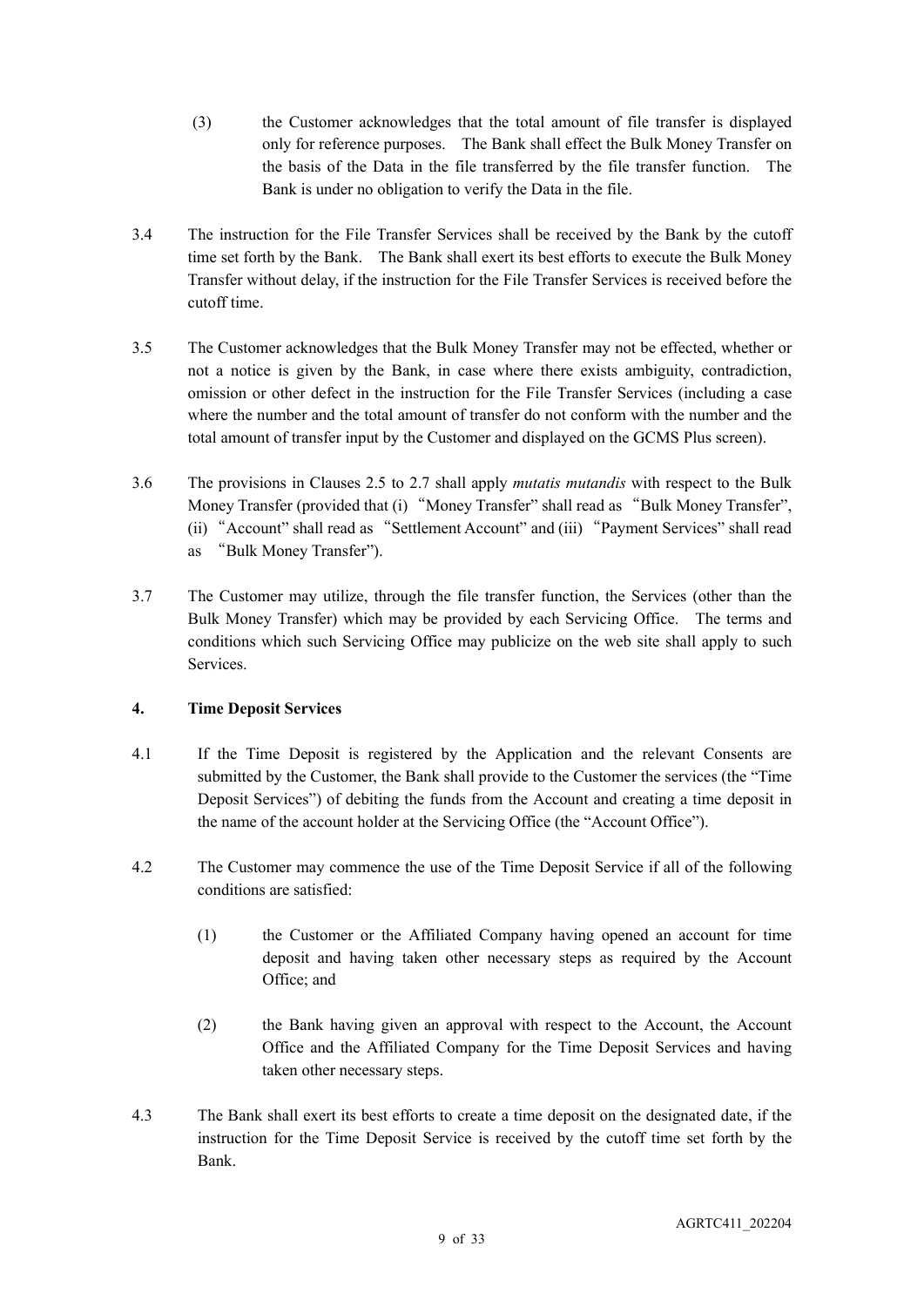- 4.4 Unless otherwise agreed upon by the parties, the Customer acknowledges that the Bank may apply to the time deposit created in the Time Deposit Service such interest rate as the Bank may apply to the similar transactions in terms of the amount, term, currency, value date and other conditions.
- 4.5 The Customer acknowledges that, if the designated maturity date is not a banking day in the place where the Account Office is situated, the Bank may designate as the maturity date of such time deposit a banking day in the said place which immediately precedes or succeeds the designated date in accordance with the laws, regulations and customs in the country of the Account Office and the handling procedures of the Bank.
- 4.6 On the maturity of the time deposit created in the Time Deposit Services, the Bank shall transfer the amount of the time deposit with interest thereon to the Account in accordance with the instruction given at the time of the creation of the time deposit or immediately before the maturity date (save in the case where any other instruction is given by the Customer to the Bank with respect thereto), unless there exists security interest created over, attachment made against, the time deposit or any other event which prevents the repayment thereof; provided that the Bank may deduct withholding taxes in accordance with the applicable laws and regulations. In case where the repayment of the time deposit is subject to the presentation of a certificate or bank book or any other requirements, the Bank is under no obligation to repay the time deposit, unless the Customer or the Affiliated Company satisfies such requirements.
- 4.7 In case where the currency designated by the Customer for the time deposit differs from the currency of the Account, the Customer agrees that the Bank may apply such exchange rate as the Bank may deem fit in accordance with the laws, regulations and customs in the country of the Account Office and the handling procedures of the Bank.
- 4.8 The Customer acknowledges that the time deposit may not be created, whether or not a notice is given by the Bank, in any of the following cases, in which case the Customer shall bear any and all losses arising therefrom:
	- (1) where the Customer or the Affiliated Company fails to complete the necessary registration or other procedure or the Bank fails to give an approval with respect to the Account or the Account Office for the Time Deposit Services;
	- (2) where the funds available in the Account are not sufficient for the amount of the time deposit;
	- (3) where there exists security interest created over, or attachment made against, the funds in the Account and the disposition thereof is restricted or prohibited;
	- (4) where the instruction for the Time Deposit Services does not satisfy the conditions set forth by the Account Office or the instruction is received after the cutoff time set forth by the Bank;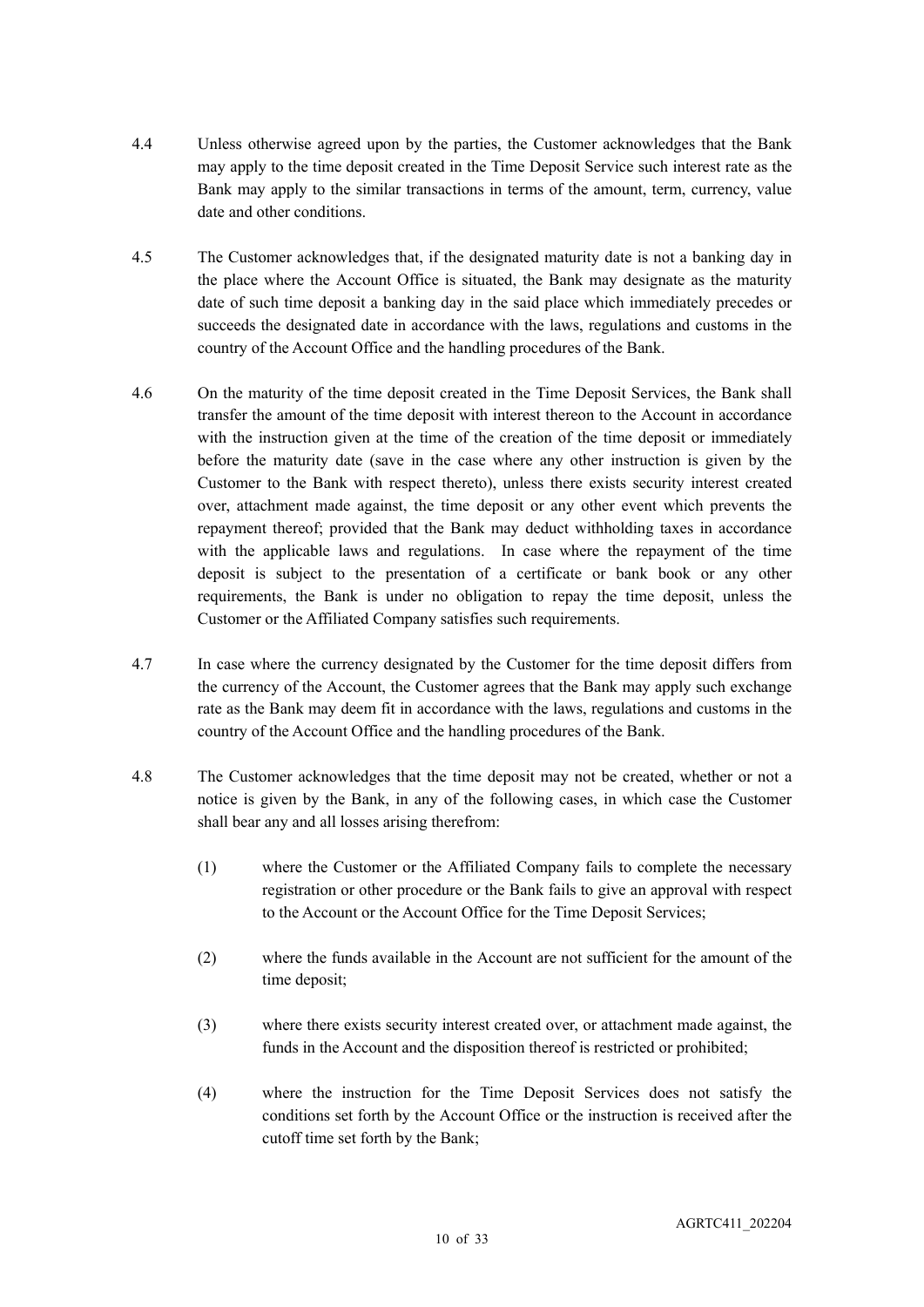- (5) where there exists ambiguity, contradiction, omission or other fault in the instruction for the Time Deposit Services;
- (6) where the Bank observes that the instruction for the Time Deposit Services may not be authorized by the Customer;
- (7) where the creating of time deposit may be in conflict with applicable laws and regulations; and
- (8) where any event occurs which renders the creating of time deposit difficult or impossible.
- 4.9 The Customer shall have no right to cancel or correct an instruction for the Time Deposit Services, if such instruction has been accepted by the Bank. If the Customer requests for the cancellation or correction of the instruction given by the Customer or for the termination of the time deposit before the maturity date, an application shall be made as set forth by the Bank. The Customer acknowledges that the Bank may not effect the termination of the time deposit before the maturity date.
- 4.10 The terms and conditions which the Bank generally applies to similar transactions shall apply with respect to matters not provided for in these Terms and Conditions.

### **5. Beneficiary Advice Services**

- 5.1 If the Beneficiary Advice is registered together with the Payment Services, the Bank shall provide to the Customer the services of sending a payment advice by e-mail (the "Payment Advice E-mail") to the recipient e-mail addresses (the "Recipient E-mail Address") as instructed by the Customer (the "Beneficiary Advice Services").
- 5.2 In case where the holder of the Recipient E-mail Address (the "E-mail Recipient") is an individual (such as an employee of the Customer), the Customer agrees:
	- (1) directly or through the Affiliated Company, to give a prior notice to the E-mail Recipient that the Recipient E-mail Address is provided to the Bank for the purpose of sending the Payment Advice E-mail and to obtain its consent in writing or otherwise (it being understood that the Beneficiary Advice Services are provided subject to such consent);
	- (2) immediately, to suspend the use of the Recipient E-mail Address, if so requested by the E-mail Recipient.
- 5.3 The Bank shall not use the Recipient E-mail Address other than for the purpose of sending the Payment Advice E-mail.
- 5.4 If the Bank is requested by the E-mail Recipient or any third party to suspend the Payment Advice E-mail, the Bank shall, without delay, notify the Customer thereof in writing and may request the Customer to suspend the use the Recipient E-mail Address. If requested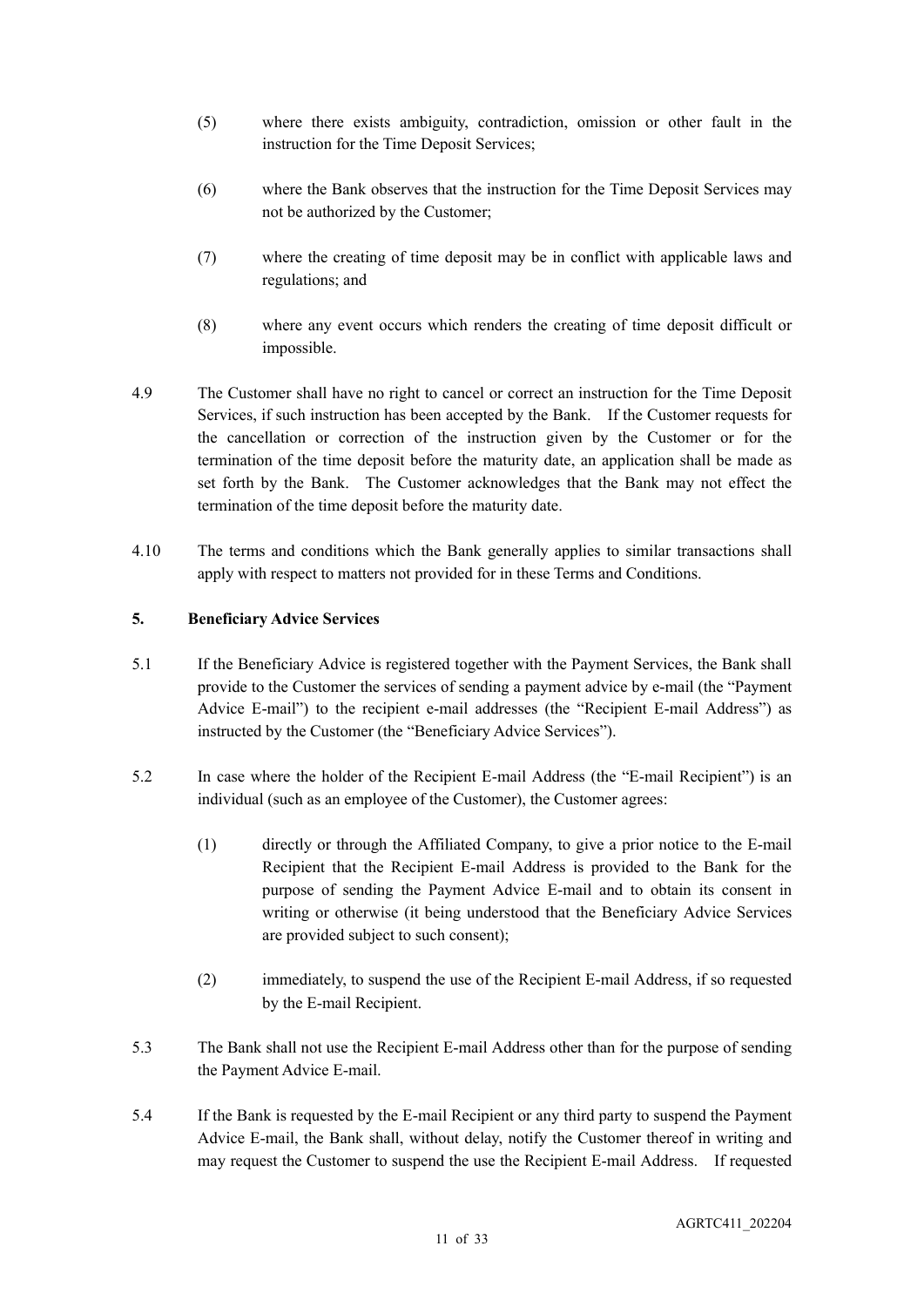to do so, the Customer shall immediately suspend the use of the Recipient E-mail Address. The Bank may, at its discretion, suspend the Beneficiary Advice Services as a whole, if the request to such effect is repeated by the E-mail Recipient or any other third party.

- 5.5 The Customer hereby acknowledges and agrees in relation to the Beneficiary Advice Services as follows:
	- (1) The Bank shall send the e-mail to the Recipient E-mail Address designated by the Customer and is under no obligation to verify the identity of the recipients.
	- (2) The Bank is under no obligation to confirm receipt of the Payment Advice E-mail.
	- (3) The Customer acknowledges that no security measures are taken with respect to the Payment Advice E-mail (including password protection and cryptography), for which the Bank shall not be responsible.
	- (4) The Bank shall not be responsible for any accident (including leakage of information) which may be caused by inaccuracy of the Recipient E-mail Address provided by the Customer.
	- (5) The Bank is under no obligation to deal with queries of the recipient of the Payment Advice E-mail, of which the Customer shall take care on its responsibility.
	- (6) If the Payment Advice E-mail is not received, the Bank is under no obligation to re-send the same.
	- (7) The Customer acknowledges that the Bank may not send the Payment Advice E-mail at any particular time due to the process of the system.

## **6. SEPA Direct Debit Services**

- 6.1 If the SEPA Direct Debit Services is registered by the Application and the relevant Consents are submitted by the Customer, the Bank shall provide to the Customer the services (the "SEPA Direct Debit Services") of collecting funds from the account of the Debtor (as defined in the Payment Services Directive and the rules set forth by the European Payments Council (including their amendments, the "Rules"), hereinafter the same) (the "Debtor Account") to the Account through SEPA Direct Debit (as defined in the Rules, hereinafter the same) ("Direct Debit") in accordance with the instructions of the Customer.
- 6.2 For the purpose of using the SEPA Direct Debit Services, the Customer or the Affiliated Companies shall procure from the Debtor a Mandate (as defined in the Rules, hereinafter the same) valid and necessary to execute the Direct Debit. The Customer and the Affiliated Companies hereby acknowledge that the SEPA Direct Debit Services may not be provided, if such Mandate is not procured. The Customer shall provide the Bank with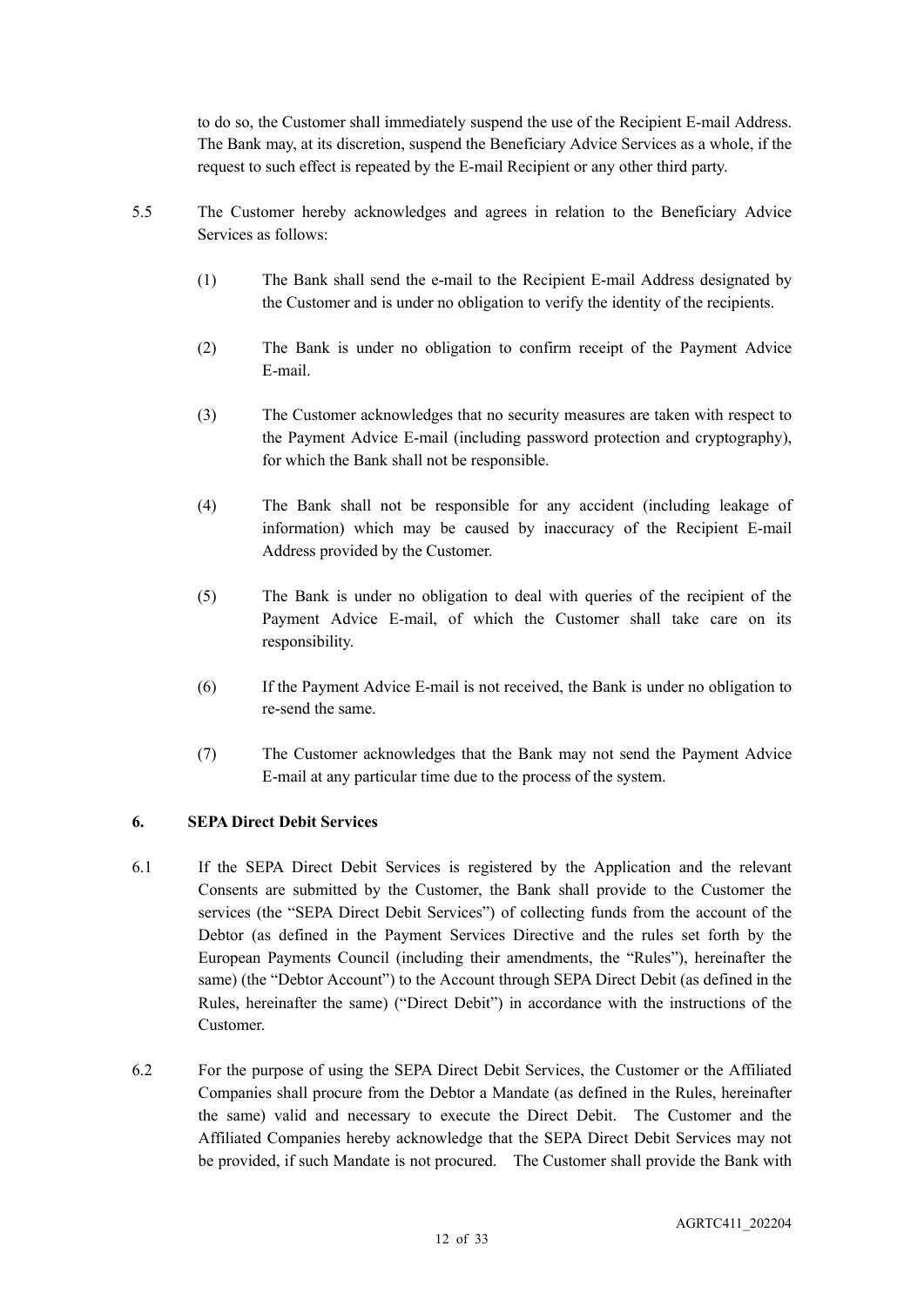information necessary to effect the SEPA Direct Debit Services (including the Mandate ID, etc.) (the "Mandate Information") as part of the Direct Debit instructions. The Customer agrees to indemnify the Bank against all losses and damages arising out of errors in the Mandate Information included in the instructions of the Customer.

- 6.3 In case where the Customer utilizes the SEPA Direct Debit Services with respect to the Accounts which the Customer or the Affiliated Companies maintain with the Bank, the following provisions shall apply:
	- (1) The Bank is hereby authorized to debit the Accounts with the charges required for Direct Debit, without any check or any withdrawal slip with its bank book. The foregoing provisions shall apply with respect to the charges for the cancellation and correction of Direct Debit instructions made by the Customer to the Bank.
	- (2) Direct Debit may be executed through the head office and branches of the Bank and the Financial Institutions Concerned. The Bank is hereby authorized to decide, at its discretion, on the ways and means of executing Direct Debit (concerning the routes, the ways of transmission of instructions with the Financial Institutions Concerned, Clearing and Settlement Mechanism (as defined in the Rules, hereinafter "CSM") and other related matters). In executing Direct Debit, the Bank and the Financial Institutions Concerned may rely on the identifying account number (IBAN (as defined in the Rules, hereinafter the same)) or other numerical/alphabetical information included in the Customer's instruction. The Customer shall be responsible for the consistency between such identifying information and parties named and shall indemnify the Bank against any damages which the Bank may incur as a result of any inconsistency thereof.
	- (3) The Customer agrees that the SEPA Direct Debit Services shall be provided in accordance with the Rules and other rules applicable to SEPA Direct Debit (the "SEPA Direct Debit Regulations"), the local customs and practices, laws and regulations or the handling procedures of the Bank and the Financial Institutions Concerned.
	- (4) The Bank's rules applicable to the SEPA Direct Debit and other related terms and condition which the Bank generally applies to similar transactions shall apply with respect to matters not provided for in the Basic Agreement and these Terms and Conditions.
	- (5) The Customer and Affiliated Companies (a) agree that the Bank may provide, for the purpose of Direct Debit, the information necessary to identify the Creditor (as defined in the Rules, hereinafter the same) of Direct Debit, including their names and addresses and the account number of the Accounts by listing the information on Direct Debit or through other methods and (b) undertake to provide the information necessary to identify the Debtor, including the name, address and account number of the Debtor, if required by the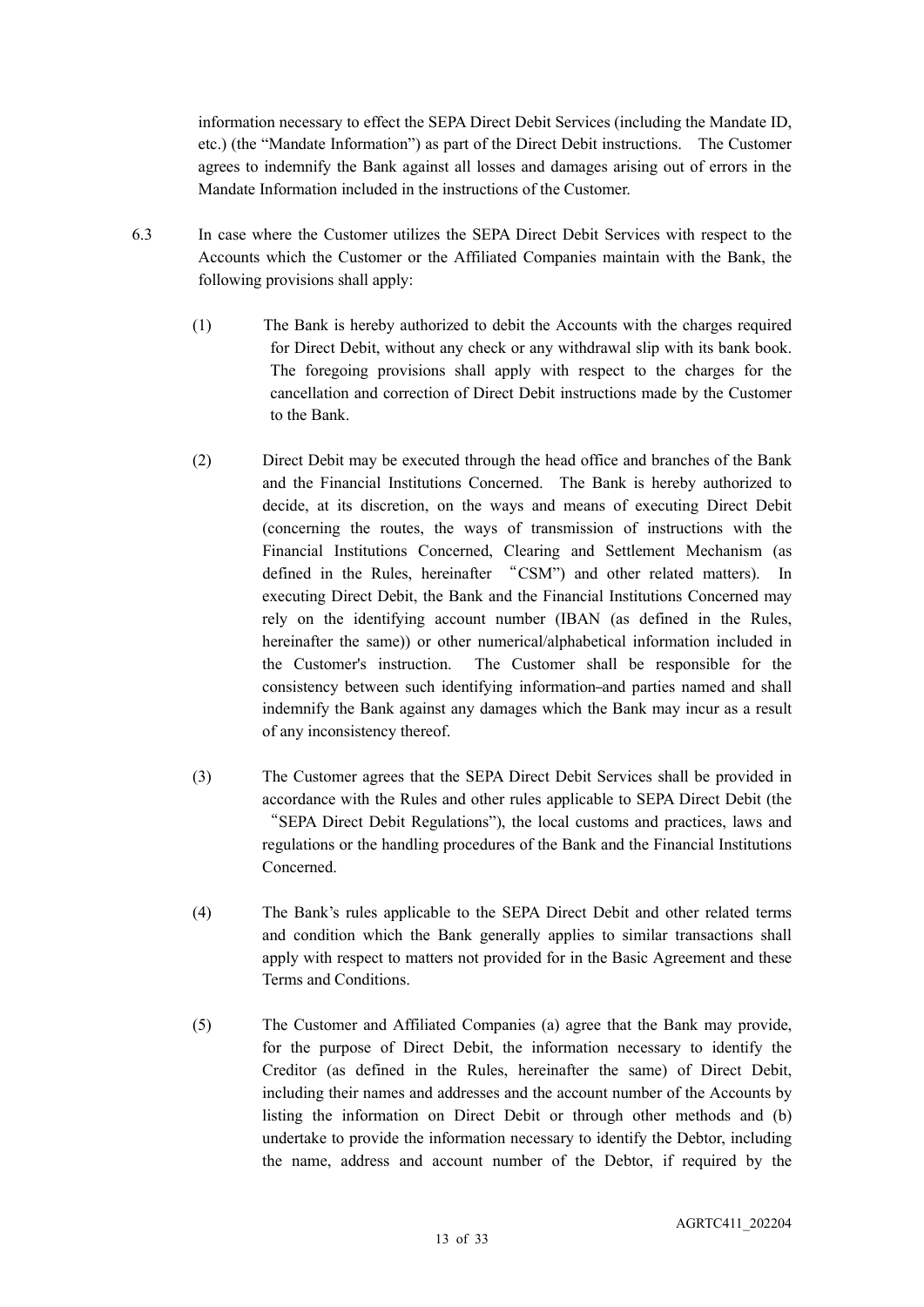competent authorities or other public bodies or pursuant to the treaties, laws, regulations, customs, practices or international regulations and agreements.

- 6.4 In case where the Customer utilizes the SEPA Direct Debit Services with respect to the Accounts which the Customer or the Affiliated Companies maintain with Financial Institutions Concerned other than the Bank, the following provisions shall apply:
	- (1) Direct Debit relating to the Accounts maintained with Financial Institutions Concerned other than the Bank shall be executed by transmitting Direct Debit instructions by the Bank to the Financial Institutions Concerned. The Bank is hereby authorized to decide, at its discretion, on the ways and means of transmitting Direct Debit instructions. In executing Direct Debit, the Bank and the Financial Institutions Concerned may rely on the identifying account number (IBAN) or other numerical/alphabetical information included in the Customer's instruction. The Customer shall be responsible for the consistency between such identifying information and parties named and shall indemnify the Bank against any damages which the Bank may incur as a result of any inconsistency thereof.
	- (2) The obligations of the Bank in this Clause 6.4 shall be limited to transmitting Direct Debit instructions to the Financial Institutions Concerned with which the Accounts are maintained. The Bank shall in no case be liable in relation to the execution of Direct Debit by the Financial Institutions Concerned.
	- (3) The Customer agrees that the SEPA Direct Debit Services shall be provided in accordance with the SEPA Direct Debit Regulations, the local customs and practices, laws and regulations or the handling procedures of the Bank and the Financial Institutions Concerned.
	- (4) The Bank's rules applicable to the SEPA Direct Debit and other related terms and conditions which the Bank generally applies to similar transactions shall apply with respect to matters not provided for in the Basic Agreement and these Terms and Conditions.
- 6.5 The Bank shall exert its best efforts to execute Direct Debit or to transmit Direct Debit instructions without delay, if the instruction for the SEPA Direct Debit Services is received by the Bank before the cutoff time set forth by the Bank.
- 6.6 The Customer acknowledges that Direct Debit may not be executed or may be refunded, whether or not a notice is given by the Bank, in any of the following cases:
	- (1) where the funds available in Debtor Account are not sufficient for Direct Debit;
	- (2) where there exists security interest created over, or attachment made against, the funds in Debtor Account and the disposition thereof is restricted or prohibited;
	- (3) where the instruction for the SEPA Direct Debit Services does not satisfy the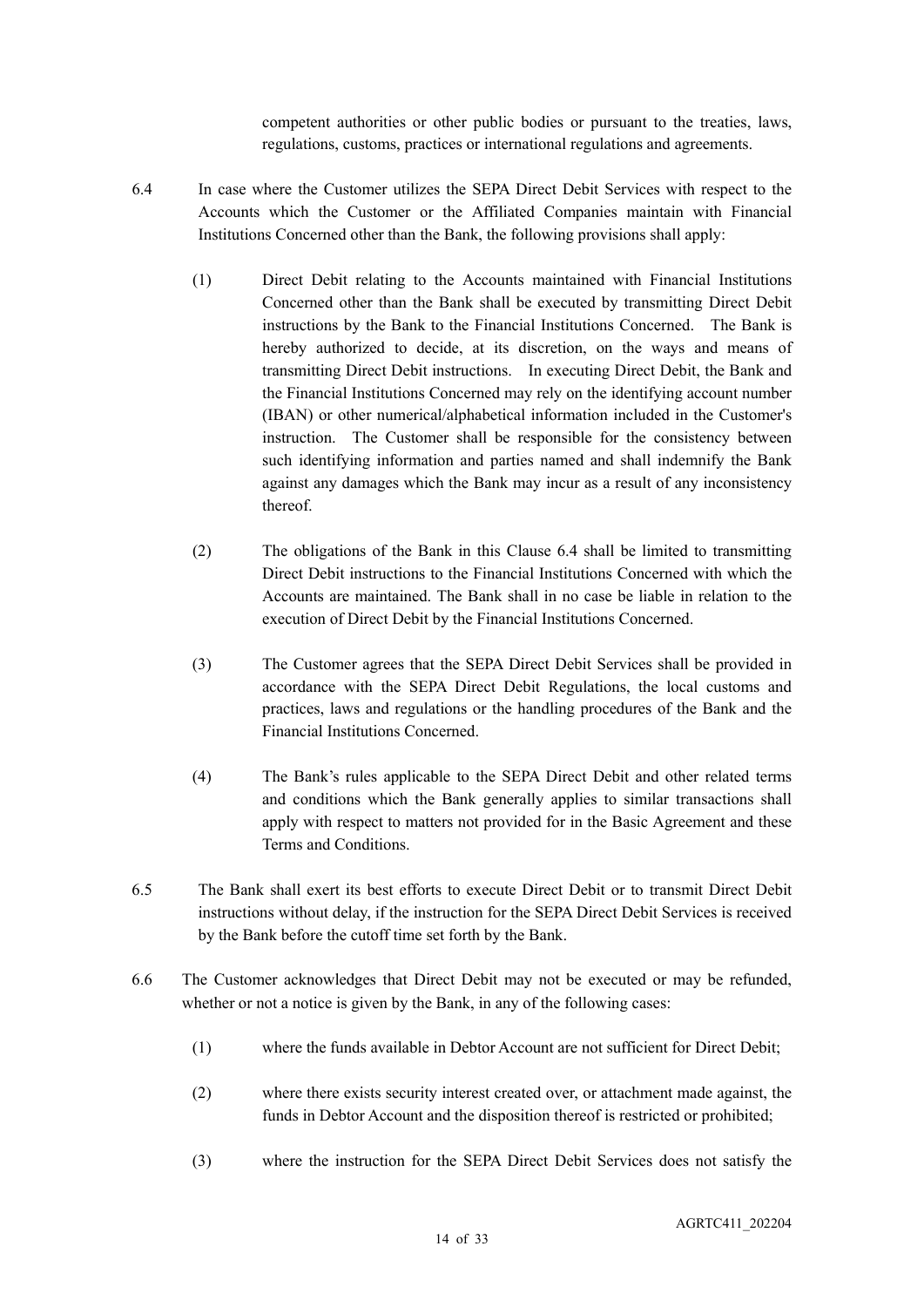conditions set forth by the Bank;

- (4) where there exists ambiguity, contradiction, omission or other defect in the instruction for the SEPA Direct Debit Services;
- (5) where the Bank observes that the instruction for the SEPA Direct Debit Services may not be authorized by the Customer;
- (6) where the execution of Direct Debit may be in conflict with applicable laws and regulations;
- (7) where there exist errors in the Mandate or discrepancy between the instruction of Direct Debit (including the Mandate Information) and the Mandate;
- (8) where the Pre-notification (as defined in the Rules) has not been duly effected by the Creditor to the Debtor, necessary for executing the Direct Debit;
- (9) where the Bank determines that the creditworthiness of the Customer or the Affiliated Companies, being the holder of the Account, is not satisfactory for the execution of Direct Debit;
- (10) where the Debtor refuses payment or requests refundment on a reasonable ground;
- (11) where the requirements provided for in the SEPA Direct Debit Regulations are not satisfied;
- (12) where any event occurs which renders Direct Debit difficult or impossible.
- 6.7 The Customer shall have no right to cancel or correct instructions for the SEPA Direct Debit Services, if such instruction has been accepted by the Bank. If the Customer requests for cancellation or correction of the instruction given by the Customer or for reversal of any executed Direct Debit, an application shall be made as set forth by the Bank. The Customer acknowledges that cancellation and reversal of Direct Debit may not be effected due to the involvement of Financial Institutions Concerned or otherwise and that fees and other costs may be charged or deducted from the funds to be transferred by Financial Institutions Concerned. The Bank is hereby authorized to decide, at its discretion, on the ways and means of cancellation and reversal of Direct Debit (concerning the routes, the ways of transmission of instructions with the Financial Institutions Concerned, CSM and other related matters).
- 6.8 The Customer shall bear the costs and expenses which may be incurred in relation to cancellation and reversal of Direct Debit (including those incurred where cancellation and reversal are not executed). The Customer shall indemnify the Bank from any damages which may be incurred in relation to cancellation and reversal of Direct Debit (including those incurred where cancellation and reversal are not executed). The Bank shall not indemnify the Customer for such damages. The Bank is hereby authorized to debit from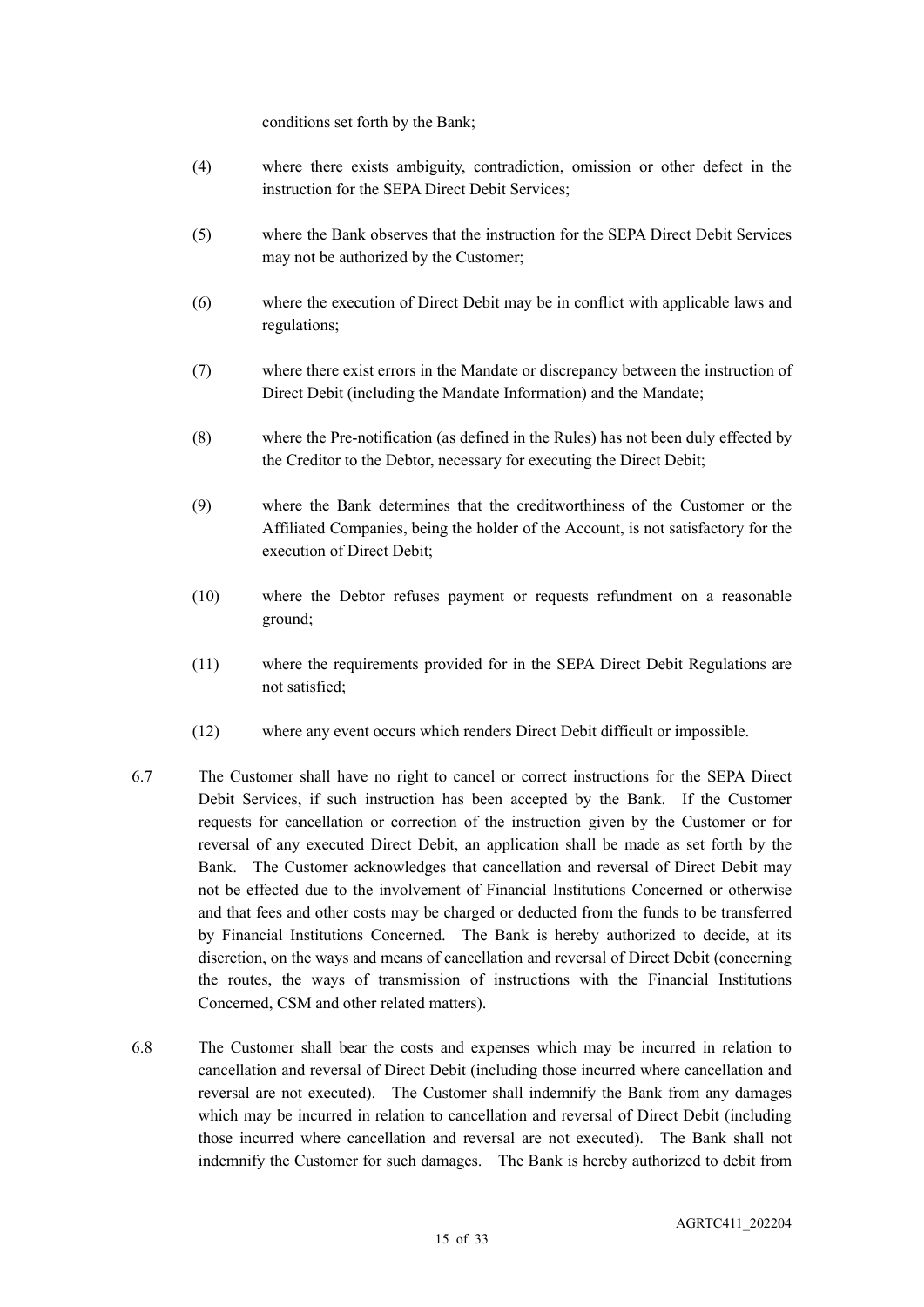the Accounts the amount to compensate for such costs, expenses and damages without any check or any withdrawal slip with its bank book.

6.9 The Bank shall, in principle, continue to provide the SEPA Direct Debit Services to the Customer to whom it provides such service even in the event of the Bank's corporate reorganisation; provided, however, that if corporate reorganisation of the Bank will render it unable to provide such service to such the Customer, the Bank shall immediately provide notice thereof to such the Customer.

#### **7. Cash Forecasting Services**

- 7.1 Once the Customer has submitted the Cash Forecasting Service Application, Memorandum Regarding the Cash Forecasting Service and other documents designated by the Bank, the Bank will then provide the Customer with the Cash Forecasting Service, which allows the Customer to manage and analyze information pertaining to the Account designated in the aforementioned documents and other information.
- 7.2 The Customer may commence the use of the Cash Forecasting Service if all of the following conditions are satisfied:
	- (1) the Customer having taken necessary steps as required by the Bank; and
	- (2) the Bank having given an approval with respect to the Account, the Servicing Office and the Affiliated Company for the Cash Forecasting Service and having taken other necessary steps.
- 7.3 The Customer acknowledges the following items:
	- (1) the accuracy of the information provided by the Bank may be affected by computer processing restrictions and otherwise, and that information may not be provided on a real time basis; and
	- (2) all forecasts provided in the Cash Forecasting Service are merely a reflection of the future deposits, deductions, transfers or other transactions that the Customer has instructed or informed the Bank of from time to time, and the Bank does not generate any forward-looking information or predictions.
- 7.4 The Customer shall make queries directly with the Servicing Office (and, if the information relates to the accounts of an Affiliated Company, through such Affiliated Company) with respect to any irregularities in the information provided in the Cash Forecasting Service.

#### **8. File Encryption Services**

8.1 If the Customer provides the Bank with instructions for certain services in a file that has been encrypted based on the public key provided by the Bank (the "Instructions"), the Bank shall receive the Instructions from the Customer and shall decrypt the Instructions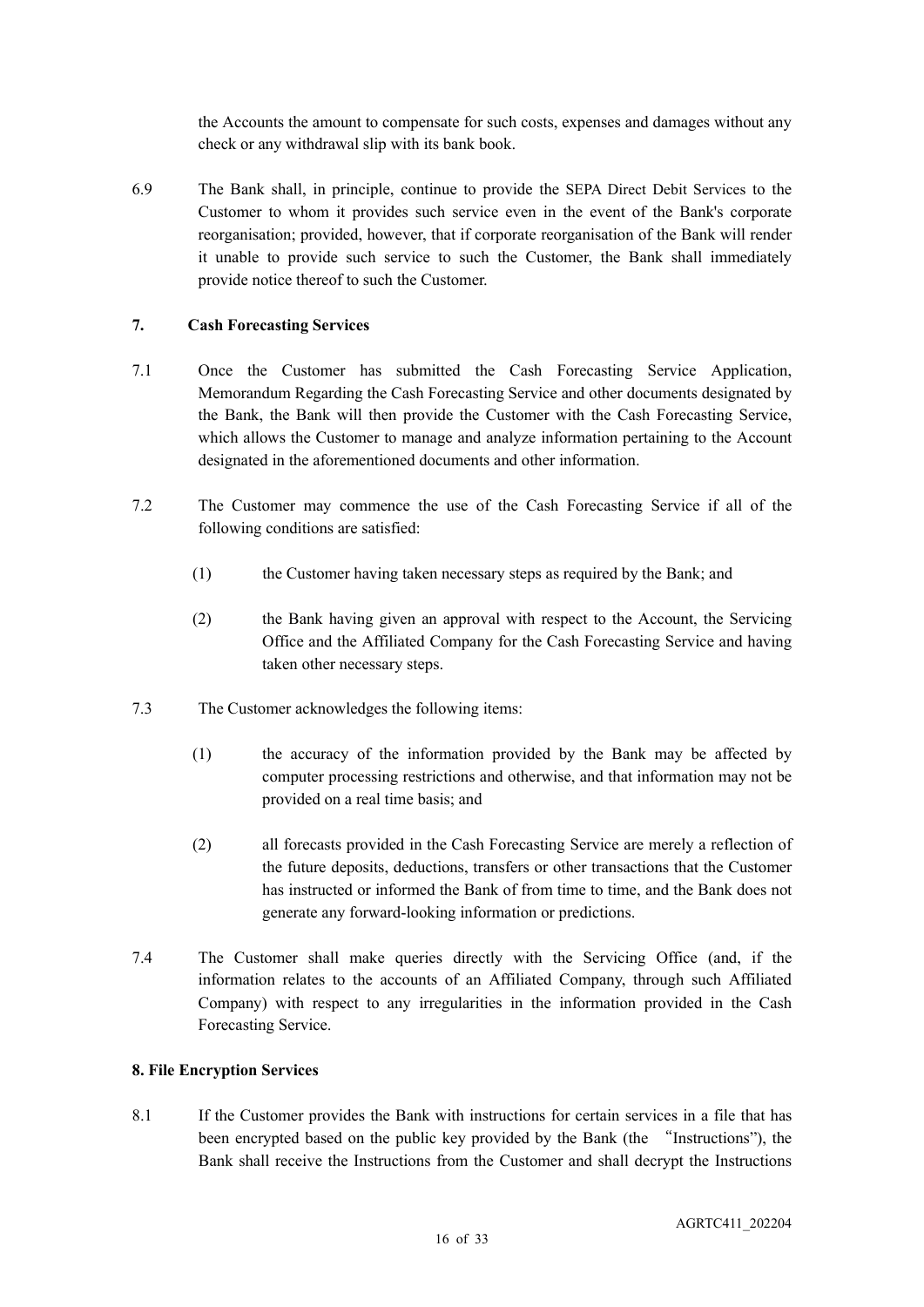(the "File Encryption Services").

- 8.2 If the Bank is unable to decrypt the Instructions, the Bank has no obligation to perform services related to the Instructions, and the Bank shall not be liable to the Customer for any damages caused to the Customer as a result thereof.
- 8.3 As long as the Bank has conducted decryption pursuant to Clause 8.1 and performed the services related to the Instructions, the Bank shall treat such services as valid and effective, even if there is any illegal use by a third party or any other accidents in connection with the instructions and information contained in the encrypted file. The Bank shall not be liable to the Customer for any damages caused to the Customer as a result thereof.
- 8.4 The Customer shall, on its responsibility, prepare the encryption. The Bank has no obligation to verify the contents of the encryption by the Customer, and the Bank shall not be liable for any damages caused to the Customer due to errors in the encryption by the Customer or any other events attributable to the Customer.
- 8.5 The Customer shall, on its responsibility, manage the key used for encryption.
- 8.6 If the provision of the File Encryption Services has been suspended for any reason, the Customer must, on its responsibility, destroy all information provided by the Bank for the File Encryption Services.

#### **9. GCMS Plus Supplemental Tool**

- 9.1 If the GCMS Plus Supplemental Tool (the "Supplemental Tool") is registered by the Application, the Bank shall be deemed to have granted the Customer a non-exclusive and non-transferable right to use the Supplemental Tool subject to these Terms and Conditions.
- 9.2 The Supplemental Tool forms part of the Software, to which the provisions of the Basic Agreement shall apply.

#### **10. Affiliated Company**

If the Customer registers by the Application any Accounts, information and transactions of an Affiliated Company and the relevant Consent is submitted by such Affiliated Company, the Bank agrees to provide to the Customer the Services with respect to such Accounts, information and transactions.

#### **11. Personal Information**

- 11.1 The Bank may use the personal information (such as the name, section/department, title, telephone number, facsimile number and e-mail address, which identifies any particular individual) provided by the Customer and Affiliated Companies in relation to the Services for the following purposes:
	- (1) to administer the application for, and implementation of, the Services;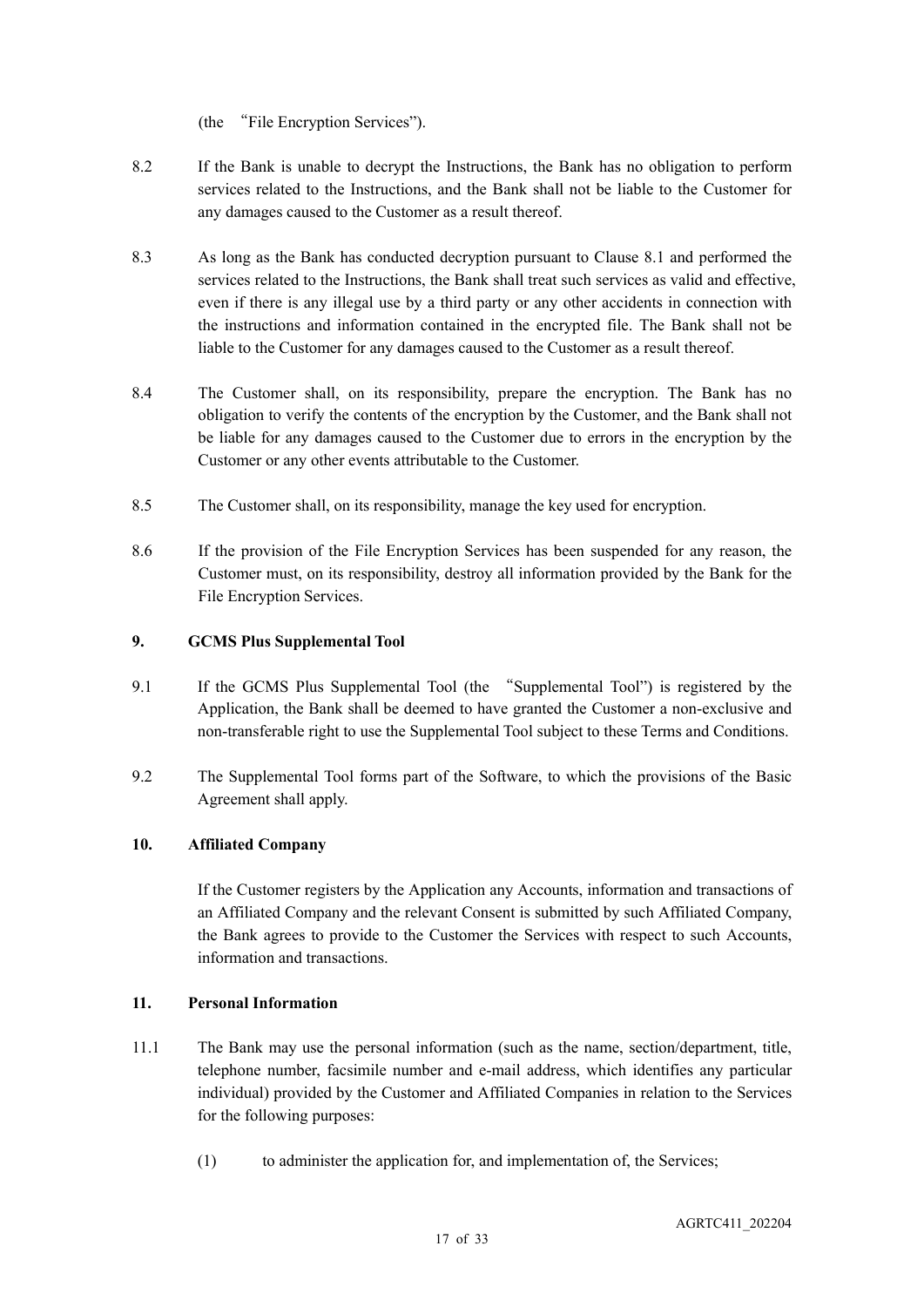- (2) to verify the identity of any person under all valid treaties, laws, cabinet orders, ministerial ordinances, regulations, notices, guidelines and any other laws, rules or regulations that are applicable now or hereafter and the qualification for the Services;
- (3) to make research and development for financial instruments and services, including the market research and data analysis and the questionnairing to be conducted internally by the Bank;
- (4) to propose any financial instruments and services of the Bank and its affiliated and other related companies, by direct mailing or otherwise;
- (5) to exercise the rights and to perform the obligations in accordance with applicable laws and contracts with the Customer; and
- (6) other than the foregoing, to facilitate the transactions with the Customer.
- 11.2 If and when it provides personal information of a person to the Bank, each of the Customer and the Affiliated Companies shall procure the prior written consent of such person.
- 11.3 The Bank may regard personal information of a person provided to the Bank as being consented to by such person.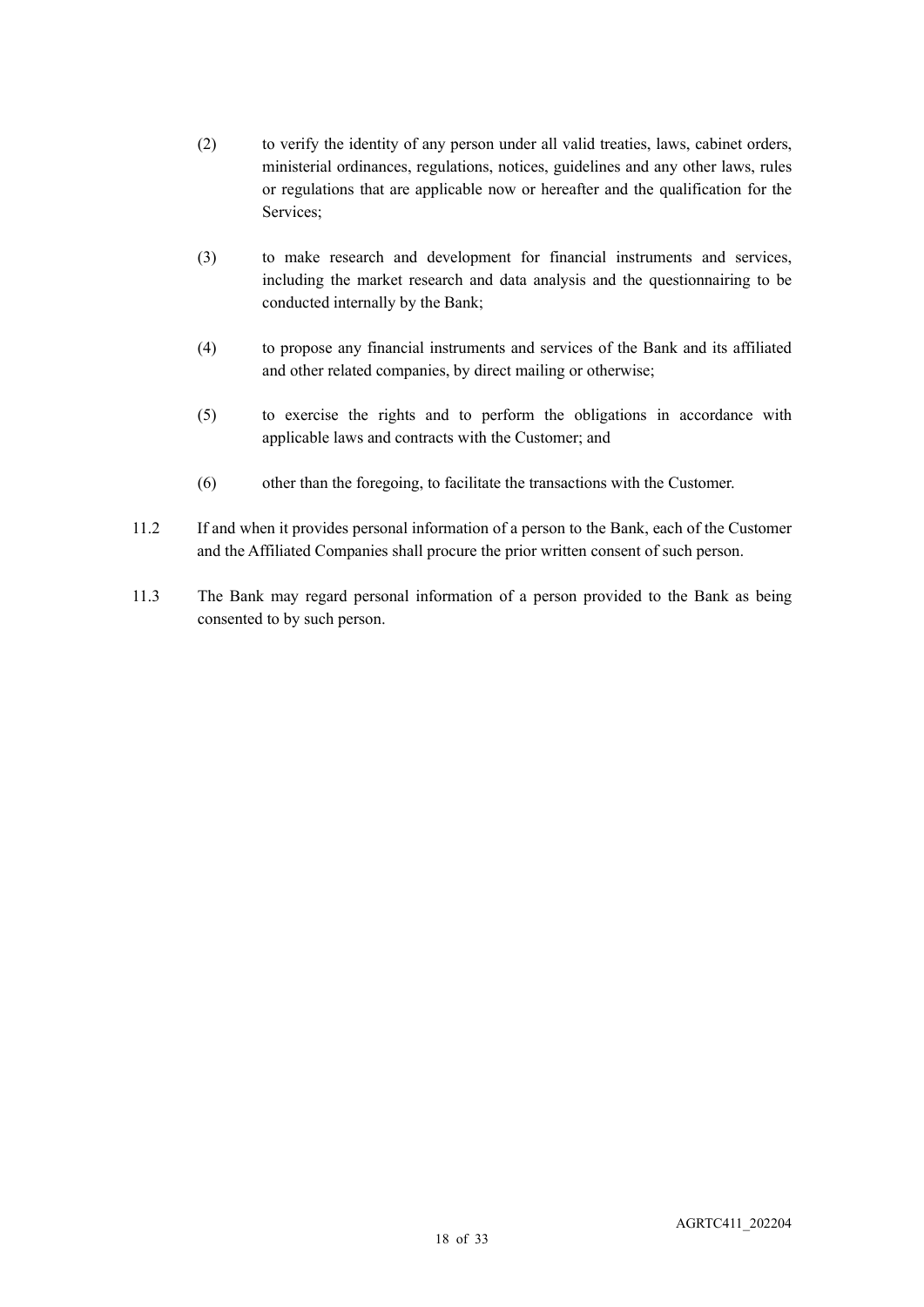#### (Japanese)

GCMS Plus 基本契約書(利用会社と銀行との間で COMSUITE 基本契約書が締結された場合、 「GCMS Plus 基本契約書」を「COMSUITE 基本契約書」と読み替える)(「基本契約書」)の 規定の他、以下に定める条件(「本規定」)が、本規定にもとづき銀行が利用会社に対して 提供するサービスに適用される。基本契約書において定義された用語は、本規定において も同様の意味を有する。

#### 第1条 (照会サービス)

- 1 利用会社がサービス申込書において以下に記載するサービスを選択し、サービス 同意書を提出した場合、銀行は、利用会社に対し、その選択に従い対象口座その 他の情報について以下のサービス(「照会サービス」)を提供する。
	- ① 口座情報照会サービス
	- ② 被仕向送金到着・入金案内照会サービス
	- ③ 取引残高照会サービス
	- ④ 計算書照会サービス
	- ⑤ 仕向送金計算書照会サービス
	- ⑥ プーリング利息計算書照会サービス
	- ⑦ その他の情報照会サービス
- 2 利用会社は、コンピューター処理上の制約その他の理由により、銀行が提供する 情報の正確性が影響を受ける場合があること、および提供される口座情報が必ず しも提供時点における最新の情報ではないことを了解する。
- 3 利用会社は、照会サービスにより提供された情報について疑義を生じた場合、(関 連会社の口座および取引にかかる情報については、当該関連会社を通じ)取引拠 点に対し直接照会を行うものとする。
- 第1条の2 (プーリング利息計算書照会サービス)

利用会社が第 1 条第 1 項第 6 号のプーリング利息計算書照会サービスを利用する場合にお いては、他の別途の合意が無い限り、以下の規定を適用する。

- ① 利用会社は、以下(a)から(d)までに該当する場合に、プーリング利息計算 書照会サービスの利用を開始することができる。
	- (a) 参加会社(口座間の資金の振替・送金等により企業グループの資金管理 を可能にする銀行所定のサービス(「プーリング・サービス」)における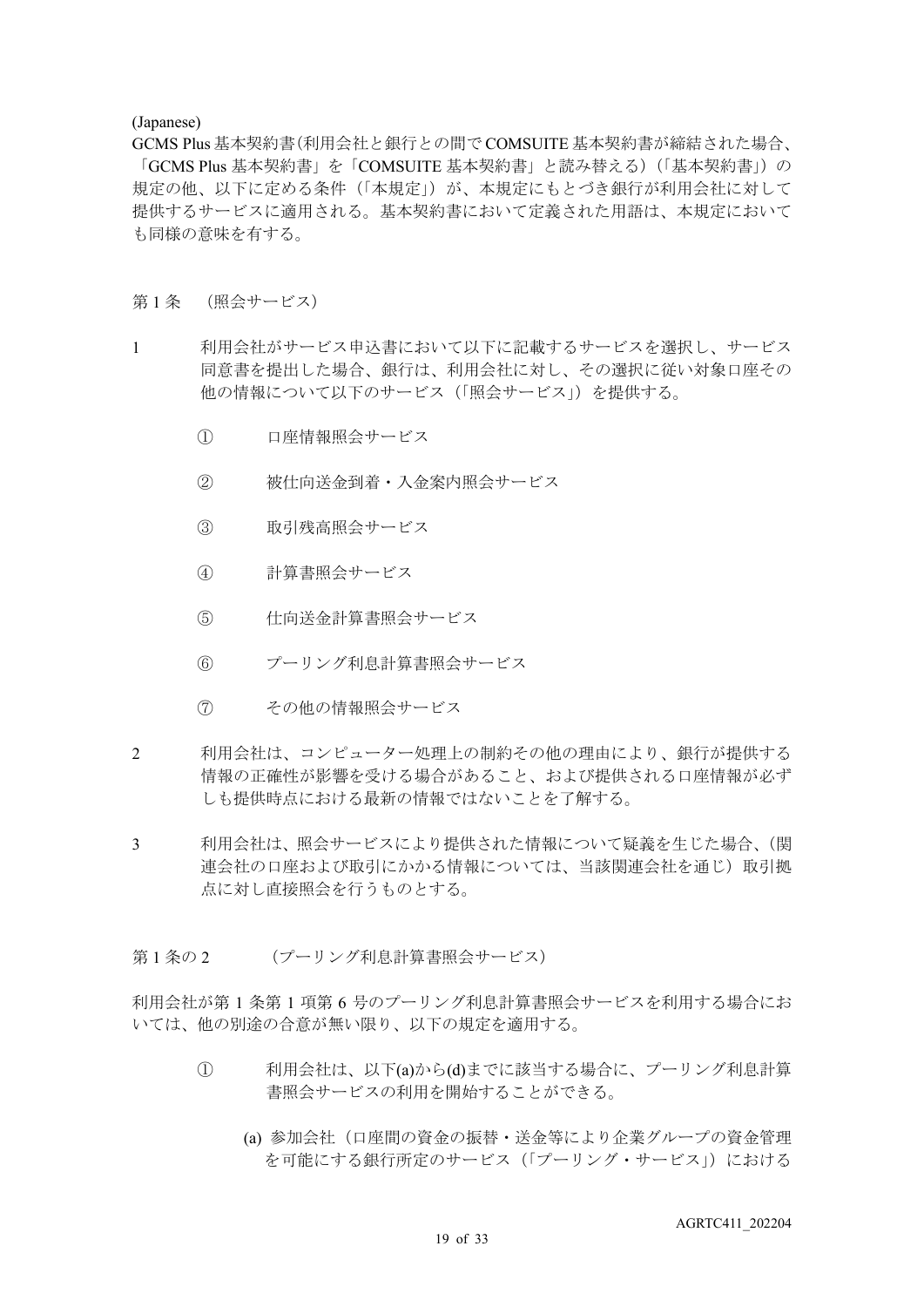参加会社をいう。以下同じ)が利用会社としてサービス申込書において プーリング利息計算書照会サービスを選択する場合においては、幹事会 社(プーリング・サービスにおける幹事会社をいう。以下同じ)が利用 会社としてサービス申込書においてかかる選択を行っている場合

- (b) 幹事会社および参加会社のいずれにも該当しない者が利用会社として サービス申込書においてプーリング利息計算書照会サービスを選択する 場合においては、幹事会社が利用会社としてサービス申込書においてか かる選択を行っている場合
- (c) (a)または(b)に定めるものの他、利用会社が、プーリング利息計算書照会 サービスの開始のために必要となる銀行所定の手続を全て完了した場合
- (d) 対象口座、取引拠点および関連会社をプーリング利息計算書照会サービ スの対象とすることについて、銀行が承認し、所定の手続きを完了した 場合
- ② 幹事会社および参加会社に係るプーリング利息計算書における対象口座 に係る口座情報、利息に関する情報、および利息の決済方法については、 幹事会社が指定するものとする。
- ③ プーリング利息計算書照会サービスの条件変更は、幹事会社のみが行う ことができる。プーリング利息計算書照会サービスの解約は、利用会社 の申入れにより行うことができ、解約により当該利用会社によるプーリ ング利息計算書照会サービスの利用は終了する。これらの場合において、 幹事会社の申入れによるプーリング利息計算書照会サービスの条件変更 または解約の効力は、プーリング・サービスにおける当該幹事会社以外 の利用会社のプーリング利息計算書照会サービスに対しても及ぶものと する。幹事会社は、当該条件変更または解約についてプーリング・サー ビスにおける当該幹事会社以外の利用会社の同意を得なければならない。 幹事会社の申入れにより、プーリング利息計算書照会サービスに係るプ ーリング・サービスが解約その他の事由により終了した場合も同様の取 扱いとする。
- ④ 利用会社は、(a)プーリング利息計算書における数字その他の記載内容が、 銀行における標準的な計算方法による計算にもとづくものであること、 (b)プーリング利息計算書における数字その他の記載内容を、利用会社が 自己の責任において確認し、利用すること、(c)本件システムの保守・管 理に必要な場合、またはサービスの変更その他合理的な理由がある場合、 銀行が、利用会社の了承を得ずに、また利用会社に事前に通知すること なくプーリング利息計算書照会サービスの利用を一時停止することがで きること、および(d)銀行が、利用会社に対し書面により 30 日の事前の通 知を行うことにより、プーリング利息計算書照会サービスを終了するこ とができることに同意する。
- ⑤ 第 1 条第 2 項に規定される他、銀行は、プーリング利息計算書における 数字その他の記載内容が正確でない場合においても、これにより利用会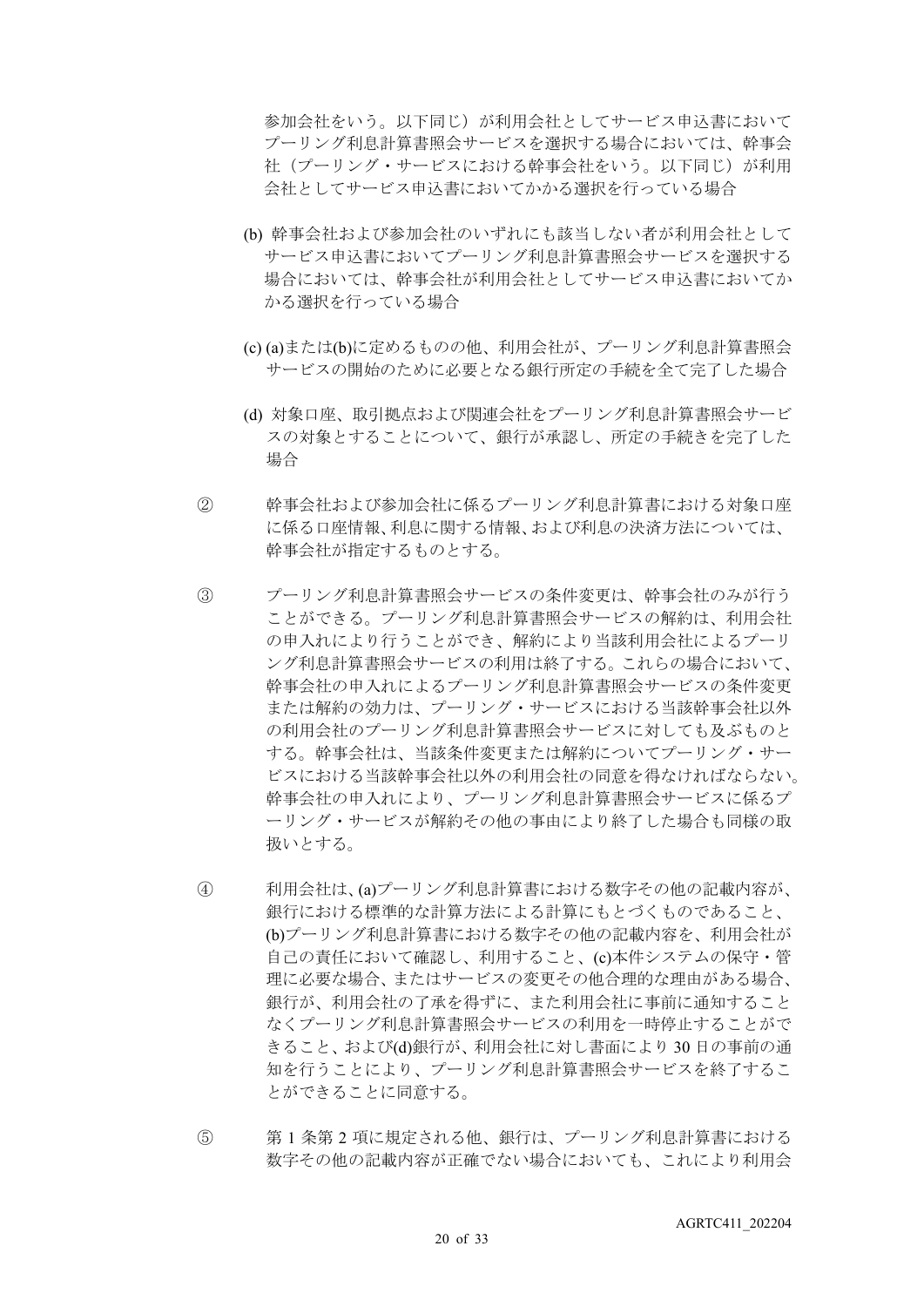社に生ずる損害につき、責任を負わない。

- 第1条の3 (バーチャルアカウントサービス)
	- ① 本規定において、以下の用語は、以下に定義する意味を有する。

「**BIN**」とは、「Bank Identification Number(銀行識別コード)」の略であ り、銀行が各口座を識別するために付与する番号をいう。

「バーチャルアカウントサービス」とは、利用会社がバーチャルアカウ ント番号に基づき対象口座に資金を送金した者を特定するために、顧客 ID 番号を BIN に関連付けるサービスをいう。

「バーチャルアカウント番号」とは、BIN およびこれに関連付けられた 顧客 ID 番号をいう。

「顧客 **ID** 番号」とは、利用会社が銀行所定の手続に従い、BIN に関連付 けられた番号として付与する番号をいう。

- ② 第 1 条の規定にかかわらず、利用会社がバーチャルアカウントサービス を利用する場合、本条の規定を適用する。
- ③ 利用会社がサービス申込書においてバーチャルアカウントサービスを選 択し、銀行所定の書類を提出した場合、銀行は、利用会社に対し、その 選択に従いバーチャルアカウントサービスを提供する。
- ④ 銀行は、利用会社に対して、バーチャルアカウントサービスに関連して、 自己裁量において合理的に適切とみなす方法により、対象口座への送金 明細を提出するものとする。
- ⑤ 利用会社は、次の各号すべてに該当する場合に、バーチャルアカウント サービスの利用を開始することができる。
	- (a) 利用会社が、バーチャルアカウントサービスの開始のために必要と なる銀行所定の手続を全て完了した場合
	- (b) 対象口座をバーチャルアカウントサービスの対象とすることについ て、銀行が承認し、所定の手続きを完了した場合
- ⑥ 利用会社は、コンピューター処理上の制約その他の理由により、銀行が 提供する情報の正確性が影響を受ける場合があること、および提供され る情報が必ずしも提供時点における最新の情報ではないことを了解する。
- ⑦ 利用会社は、バーチャルアカウントサービスにより提供された情報につ いて疑義を生じた場合、(関連会社にかかる情報については、当該関連会 社を通じ)取引拠点に対し直接照会を行うものとする。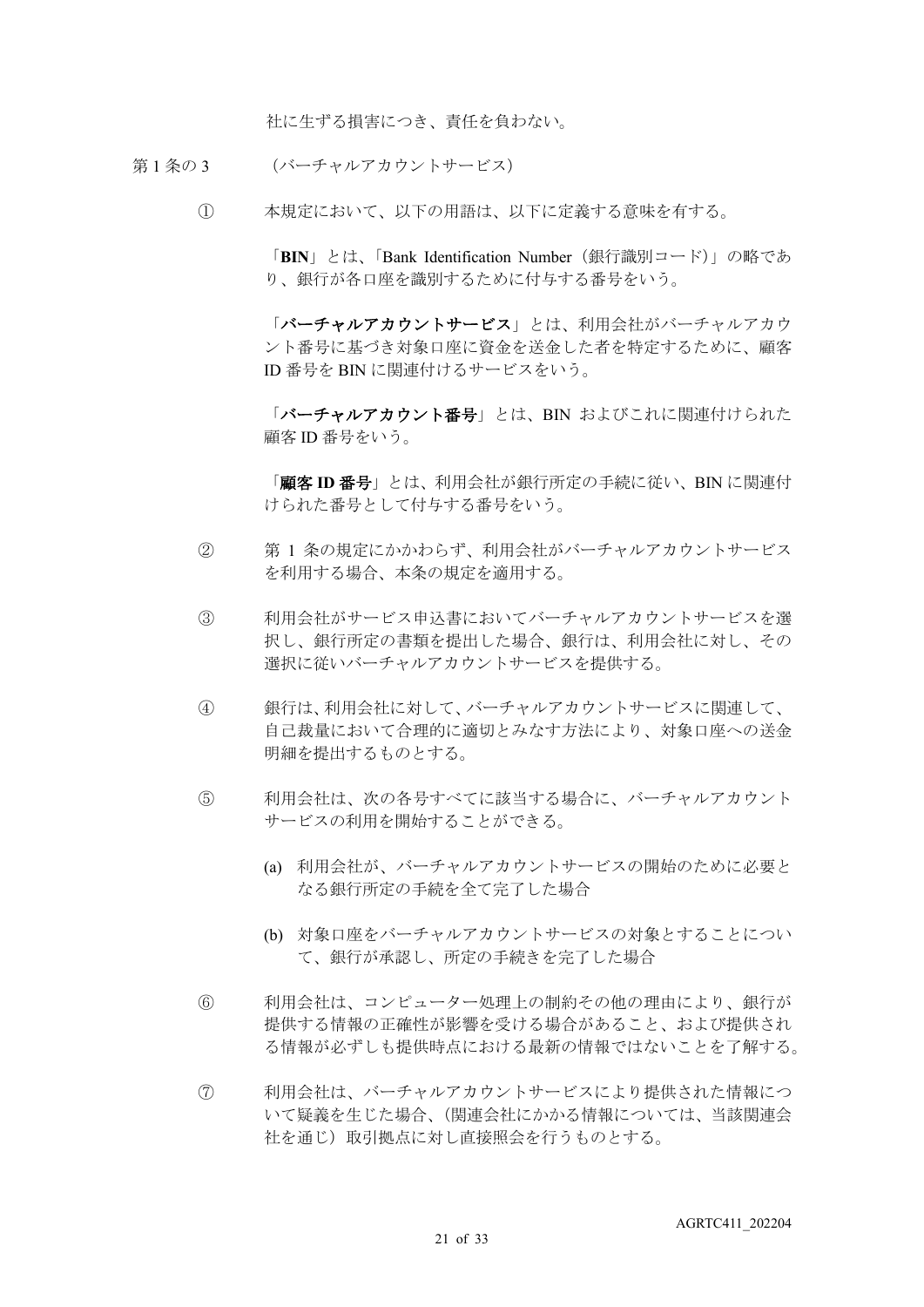第2条 (送金サービス)

- 1 利用会社が、サービス申込書において送金サービスを選択し、サービス同意書を 提出した場合、銀行は、利用会社に対し、その選択に従い対象口座から他の口座 への送金その他の資金移動(「送金等」)にかかるサービス(「送金サービス」)を 提供する。
- 2 利用会社または関連会社が銀行に保有する対象口座につき利用会社が送金サービ スを利用する場合、以下の規定を適用する。
	- ① 銀行は、送金等の実施につき、小切手または払戻請求書および預金通帳を 徴求することなく、送金等にかかる金額(送金手数料、電信料、ハンドリ ング・コミッション、支払銀行手数料、中継銀行手数料等を含む)を対象 口座より引落とすことができる。利用会社が銀行に対して送った送金等指 図の取消・訂正にかかる手数料も同様の取り扱いとする。
	- ② 送金等は、銀行の本支店および関係金融機関を通じて実施される。利用会 社は、送金等の実施の手段・方法(経路、関係金融機関との連絡の方法等) については、銀行の合理的な判断に一任する。送金等の実施または送金等 にかかる支払を行う場合、銀行および関係金融機関は、利用会社の指示に 含まれる銀行コード(Bank Code)及び口座番号その他アルファベット/カ ナ文字/数字による指示を信頼することができる。銀行の故意または重過 失による場合を除き、(i)銀行は、かかる識別情報による指示と指定された 当事者の不一致より利用会社に生じた損害につき責任を負わないものとし、 (ii)利用会社は、これにより銀行が被るすべての損害を銀行に補償しなけれ ばならない。
	- ③ 利用会社は、送金サービスが関係各国の法令、規則、慣習および銀行およ び関係金融機関の定めるところに従って提供されることに同意する。また、 利用会社は、送金サービスにおける送金通貨が支払地の通貨と異なる場合 には、受取人に対する支払通貨および為替相場については、関係各国の法 令、規則、慣習および銀行および関係金融機関の定めるところに従って取 扱われることに同意する。
	- ④ 基本契約書および本規定に規定のない事項については、銀行が同種の取引 に一般的に適用する銀行の外国送金規定および内国送金規定その他の取引 条件を適用する。
	- ⑥ 利用会社または関連会社は、送金等の実施につき、関係監督官庁その他 公的機関、条約、法令、規則、慣習、国際的な規制もしくは合意等の要 請がある場合には、(a)銀行が利用会社または関連会社の名前、住所、対 象口座の口座番号その他送金等依頼人を特定するために必要な情報を送 金等に付記し、またはその他の方法により提供することおよび(b)送金等 受取人の名称、住所、口座番号その他送金等受取人を特定するために必 要な情報を銀行に提供することに同意する。
- 3 利用会社または関連会社が銀行以外の関係金融機関に保有する対象口座につき利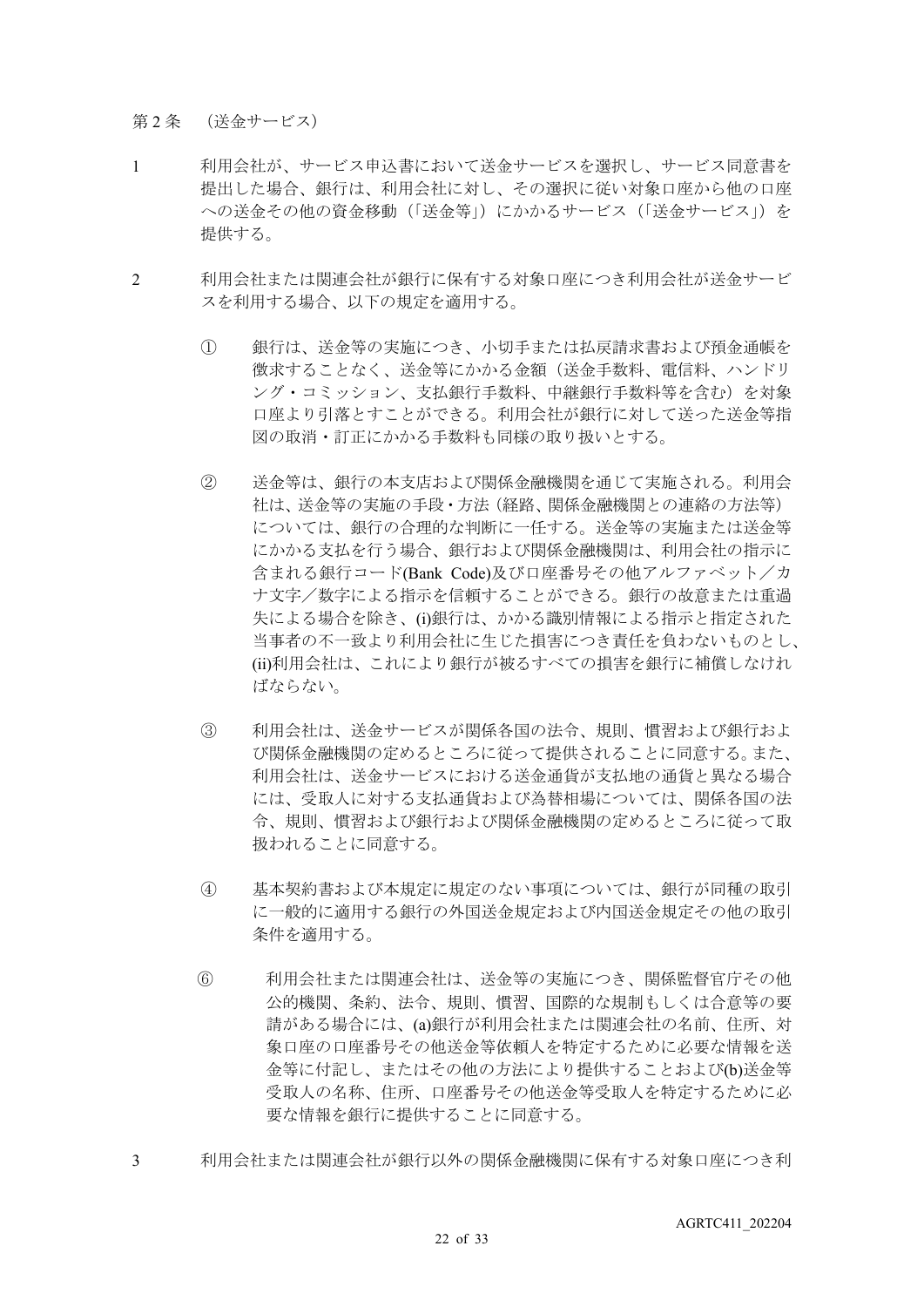用会社が送金サービスを利用する場合、以下の規定を適用する。

- ① 銀行以外の関係金融機関に保有されている対象口座からの送金 等は、銀行が当該関係金融機関に対し送金等指図を送信することに より行う。利用会社は、送金等指図の伝達の手段および方法につい ては、銀行に一任する。送金等の実施または送金等にかかる支払を 行う場合、銀行および関係金融機関は、利用会社の指示に含まれる 銀行コード(Bank Code)及び口座番号その他アルファベット/カナ文 字/数字による指示を信頼することができる。銀行の故意または重 過失による場合を除き、(i)銀行は、かかる識別情報による指示と指 定された当事者の不一致により利用会社に生じた損害つき責任を負 わないものとし、(ii)利用会社は、これにより銀行が被るすべての損 害を銀行に補償しなければならない。
- ② 本第 3 項にもとづく銀行の義務は、送金等指図を対象口座が所在する関係 金融機関に送信することに限定される。銀行は、当該関係金融機関の送金 等の実施について責任を負わない。
- ③ 利用会社は、送金サービスが関係各国の法令、規則、慣習および銀行およ び関係金融機関の定めるところに従って実施されることに同意する。また、 利用会社は、送金サービスにおける送金通貨が支払地の通貨と異なる場合 には、受取人に対する支払通貨および為替相場については、関係各国の法 令、規則、慣習および銀行および関係金融機関の定めるところに従って取 扱われることに同意する。
- ④ 基本契約書および本規定に規定のない事項については、銀行が同種の取引 に一般的に適用する銀行の外国送金規定その他の取引条件を適用する。
- 4 銀行が定める受付締切時刻以前に受信された送金サービスの指示については、銀 行は、遅滞なく送金等の実施または送金等指図の送信を実施するため最善の努力 を行う。
- 5 利用会社は、次の各号に定める場合、銀行からの通知の有無にかかわらず、送金 等が実施されない場合があることを了承する。
	- ① 対象口座における利用可能な資金が送金等に必要な金額に不足する場合
	- ② 対象口座における資金につき担保権の設定、差押等がなされ、処分が制限 または禁止されている場合
	- ③ 送金サービスの指示が銀行の定める条件を充足しない場合
	- ④ 送金サービスの指示の内容が不明瞭な場合、またはその内容に矛盾、欠落 等がある場合
	- ⑤ 送金サービスの指示が利用会社の授権にもとづかない可能性があると銀行 が認める場合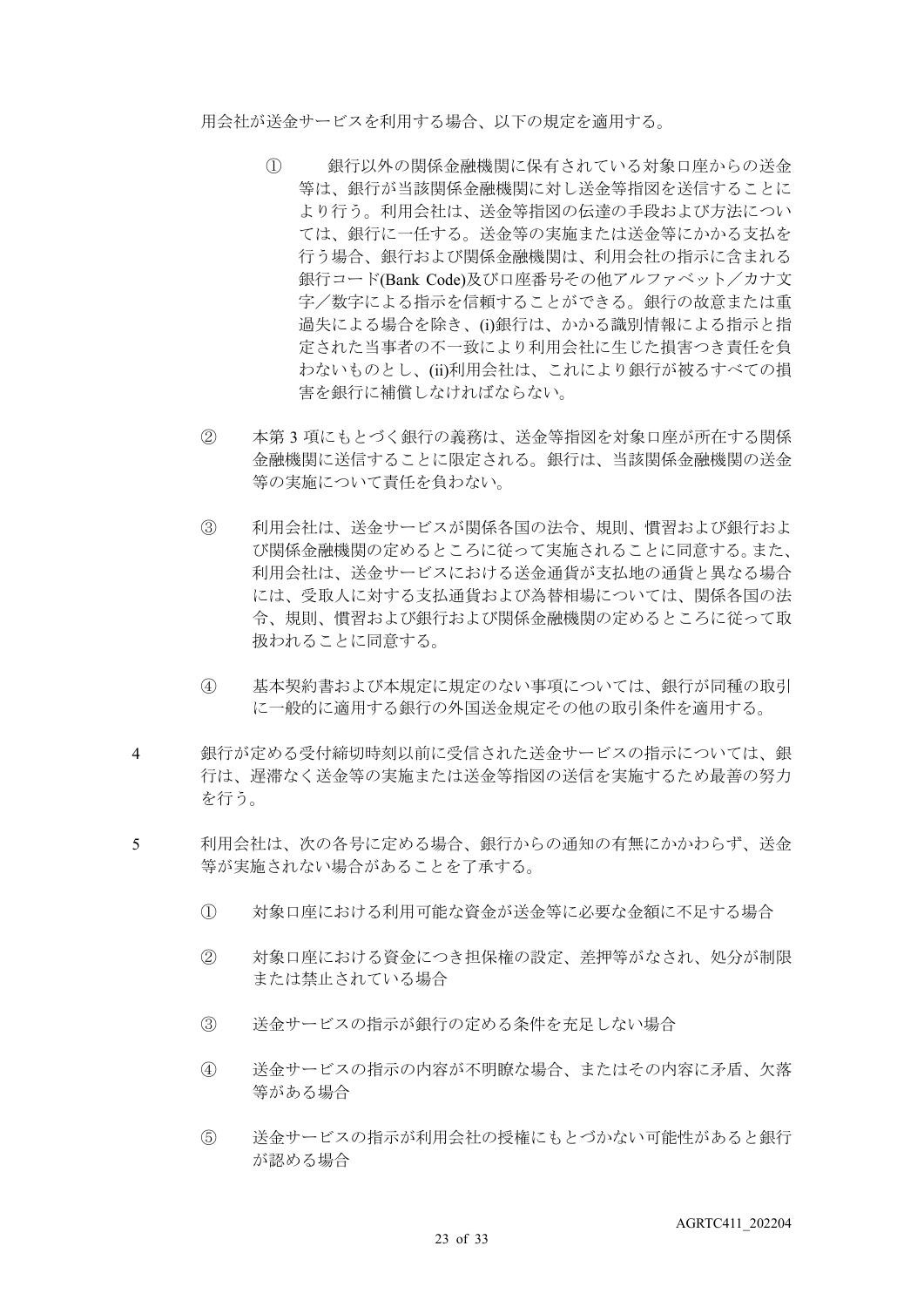- ⑥ 送金等を実施することが法令に抵触する可能性がある場合
- ⑦ 送金受取人の口座保有銀行(またはその支店)と対象口座保有取引拠点と の間にコルレス関係がない場合
- ⑧ その他送金等の実施を困難または不可能とする事由を生じた場合
- 6 利用会社は、銀行が送金サービスの指示を受領した後は、かかる指示を取消また は訂正する権利を有しない。利用会社が送金サービスの指示を行った後に当該指 示の取消もしくは訂正または実行された送金等の組戻を銀行に依頼する場合には、 銀行所定の方法により申し入れるものとする。利用会社は、関係金融機関の関与 その他の事由により、送金等の組戻が実施できない場合があることおよび関係金 融機関の手数料その他の費用が請求され、または送金金額から差引かれる場合が あることを了解する。利用会社は、送金等の組戻の手段・方法(経路、通貨、為 替相場等)につき銀行に一任する。
- 7 送金等の組戻にかかる費用(組戻が実際に行われない場合に生じる費用を含む) は、利用会社の負担とする。利用会社は、送金等の組戻に関し銀行に生じる損害 (組戻が実際に行われない場合に生じる損害を含む)を銀行に対し補償しなけれ ばならない。銀行は、利用会社に生じたかかる損害を賠償する義務を負わない。 また、銀行は、小切手または払戻請求書および通帳を徴求することなく、かかる 費用および損害に相当する金額を対象口座より引落すことができる。
- 8 銀行は、銀行の企業組織再編が行われたとしても、原則として、送金サービスの 提供を受ける利用会社に対して、当該サービスの提供を継続するものとする。但 し、銀行が、銀行の企業組織再編により当該利用会社に対して当該サービスの提 供ができなくなる場合、当該利用会社にその旨を直ちに通知しなければならない。
- 第3条 (ファイル転送サービス)
- 1 利用会社が、サービス申込書においてファイル転送を選択し、サービス同意書を 提出した場合、銀行は、利用会社に対し、ファイル転送機能を通じた送金サービ ス(「ファイル転送サービス」)を提供する。
- 2 利用会社は、ファイル転送機能を通じて、銀行所定の処理依頼データ(「処理依頼 データ」)を銀行に送信する。利用会社は、処理依頼データを送信した場合、直ち に銀行が指定する方法により当該処理依頼データを送信したことを銀行に連絡し なければならない。かかる連絡がなされ、銀行が当該処理依頼データの内容を了 知した時点において、当該処理依頼データが確定するものとする。
- 3 ファイル転送サービスにかかる送金の実施については、以下の規定を適用する。
	- ① 銀行は、送金の実施につき、小切手または払戻請求書および預金通帳を徴 求することなく、送金にかかる金額(送金手数料等を含む)を利用会社が 処理依頼データにおいて指定する口座(「決済口座」)より引落とすことが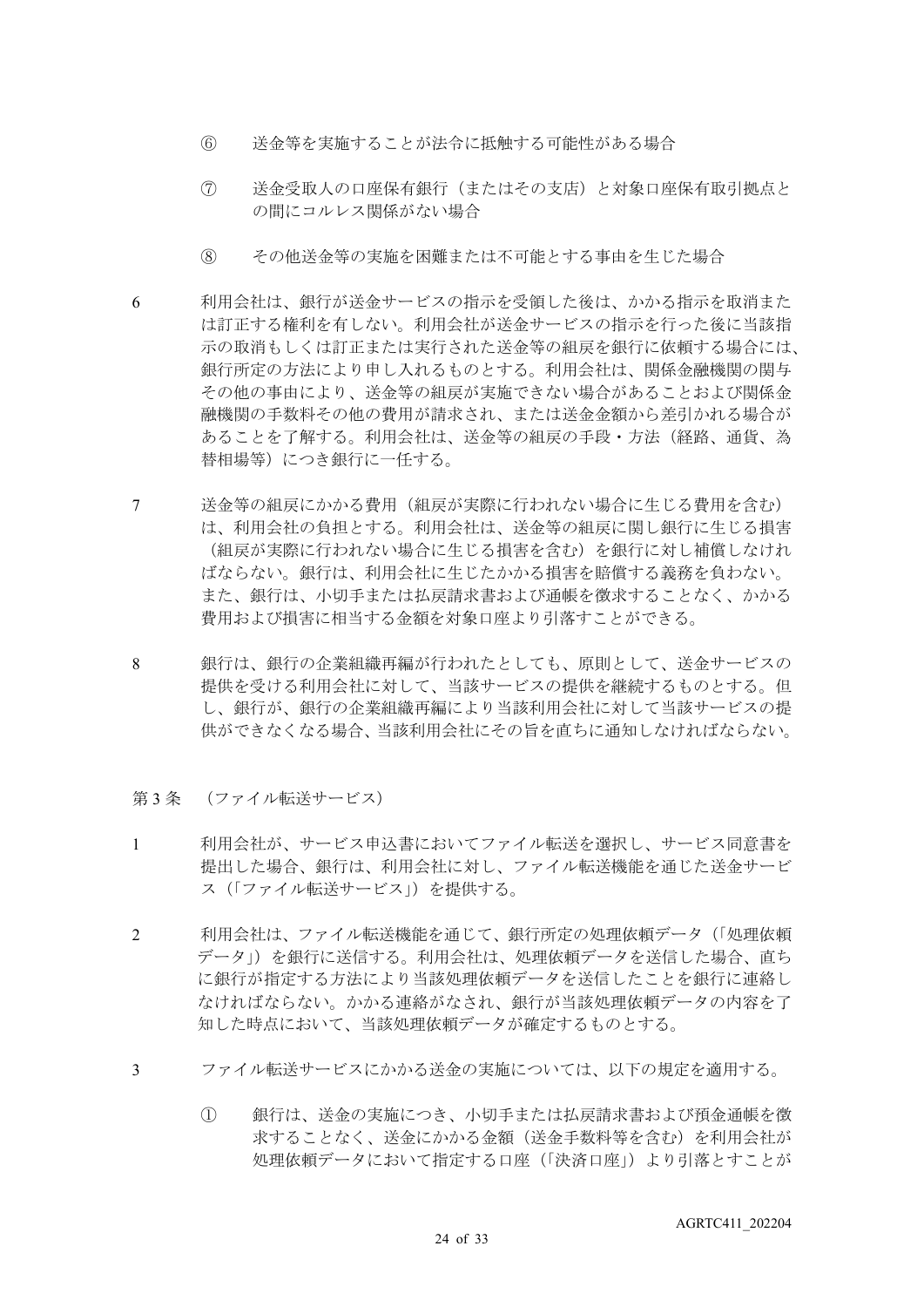できる。

- ② 第 2 条第 2 項第 2 号ないし 5 号(但し、(ⅰ)「送金等」を「ファイル転送 サービスにかかる送金」、(ⅱ)「対象口座」を「決済口座」と読み替える)
- ③ 利用会社は、ファイル転送機能による送金金額の合計額の表示が便宜上の ものであることを了解する。銀行は、ファイル転送機能により送信された 添付ファイルに含まれるデータにもとづきファイル転送サービスを行うも のをする。銀行は、かかる添付ファイルに含まれるデータの内容につき確 認する義務を負わない。
- 4 ファイル転送サービスの指示は、銀行が別途定める受付締切時刻以前になされな ければならない。受付締切時刻以前に受信されたファイル転送サービスの指示に ついては、銀行は、遅滞なく送金を実施するため最善の努力を行う。
- 5 利用会社は、ファイル転送サービスの指示の内容が不明瞭な場合、またはその内 容に矛盾、欠落等がある場合(処理依頼データの件数および送金金額合計額が利 用会社が入力した GCMS Plus の画面上の件数および送金金額合計額と一致しない 場合等を含む)、銀行からの通知の有無にかかわらず、送金が実施されない場合が あることを了承する。
- 6 ファイル転送サービスにかかる送金の実施については、本条の規定を適用する他、 第2条第5 項ないし第7項を準用する(但し、(i)「送金等」を「ファイル転送サ ービスにかかる送金」、(ⅱ)「対象口座」を「決済口座」、(ⅲ)「送金サービス」を 「ファイル転送サービス」と読み替える)。
- 7 利用会社は、ファイル転送機能を通じ、各取引拠点が提供する送金以外のサービ スを利用することができる。かかるサービスの提供については、当該取引拠点が ウェブ画面上に掲載するサービス規定が適用されるものとする。
- 第 4 条 (定期預金サービス)
- 1 利用会社がサービス申込書において定期預金を選択し、サービス同意書を提出し た場合、銀行は、対象口座より資金を引落とし、取引拠点(「口座店」)において、 対象口座と同一の名義の定期預金を作成するサービス(「定期預金サービス」)を 提供する。
- 2 利用会社は、次の各号すべてに該当する場合に、定期預金サービスの利用を開始 することができる。
	- ① 利用会社または関連会社が、定期預金にかかる口座の開設その他口座店が 定める手続を完了した場合
	- ② 対象口座、口座店および関連会社を定期預金サービスの対象とすることに ついて銀行が承認し、所定の手続を完了した場合
- 3 銀行は、銀行が定める受付締切時刻以前に受信された定期預金サービスの指示に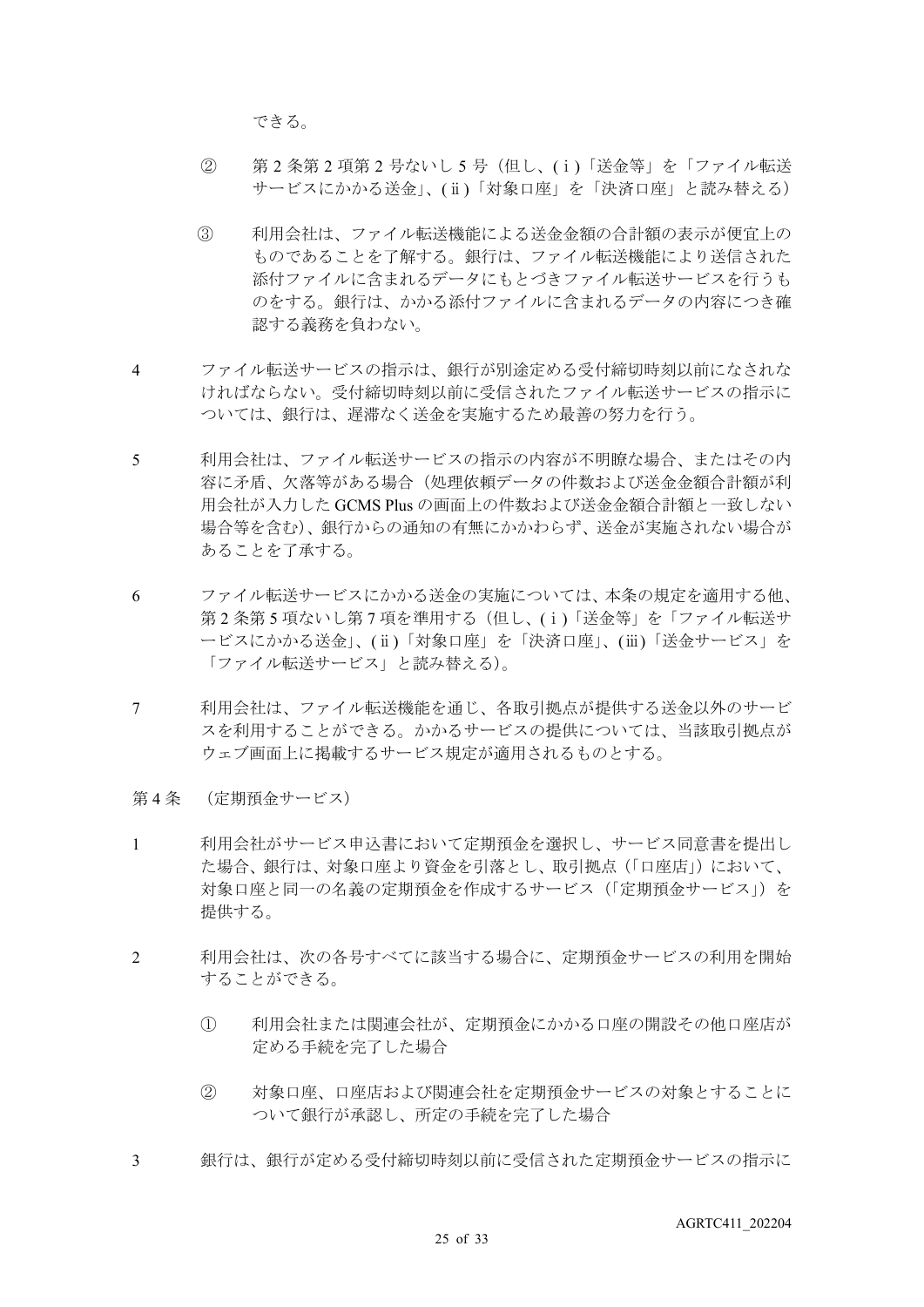ついては、指定された日において定期預金を作成するため最善の努力を行う。

- 4 利用会社は、定期預金サービスにもとづき作成される定期預金の利率については、 他に別途特定の合意が無い限り、金額、期間、通貨、預入日その他の条件により、 銀行が他の同種の取引に適用する利率を適用することを了解する。
- 5 利用会社は、指定した定期預金の満期日が口座店の銀行休業日に該当する場合銀 行が当該満期日を口座店所在国の法令、規則、慣習および銀行の定めるところに 従って、その直前または直後の口座店の銀行窓口営業日に変更して定期預金を作 成することがあることを了解する。
- 6 銀行は、定期預金サービスにもとづき作成された定期預金の満期日において、担 保権の設定、差押その他当該定期預金の払戻を阻害する事由がない限り、定期預 金作成時の指示あるいは満期日直前の指示に従って対象口座に元金および利息 (但し、銀行は、法令にもとづき源泉税を差引くことができる)を入金する(利 用会社から銀行に別途元利金の取り扱いに関し指示がある場合を除く)。但し、銀 行は、当該定期預金の払戻につき利用会社または関連会社による証書または通帳 の呈示その他の手続が必要な場合、利用会社または関連会社がかかる手続を履行 しない限り、当該定期預金の払戻を行う必要はない。
- 7 利用会社は対象口座の通貨と利用会社が指定する定期預金の通貨が異なる場合、 適用される為替相場につき、口座店所在国の法令、規則、慣習および銀行の定め るところに従って取扱われることに同意する。
- 8 利用会社は、次の各号に定める場合、銀行からの通知の有無にかかわらず、定期 預金が作成されない場合があることを了承する。定期預金が作成されないことに より生じた損害は、利用会社が負担する。
	- ① 利用会社または関連会社による必要な届出その他の手続がなされていない場 合、または銀行が対象口座もしくは口座店につき定期預金サービスの利用を 認めていない場合
	- ② 対象口座における利用可能な資金が定期預金の金額に不足する場合
	- ③ 対象口座における資金につき担保権の設定、差押等がなされ、処分が制限ま たは禁止されている場合
	- ④ 定期預金サービスの指示が口座店の定める条件を充足しない場合、または銀 行の定める受付締切時刻以後に指示が受信された場合
	- ⑤ 定期預金サービスの指示の内容が不明瞭な場合、またはその内容に矛盾、欠 落等がある場合
	- ⑥ 定期預金サービスの指示が利用会社の授権にもとづかない可能性があると銀 行が認める場合
	- ⑦ 定期預金の作成が法令に抵触する可能性がある場合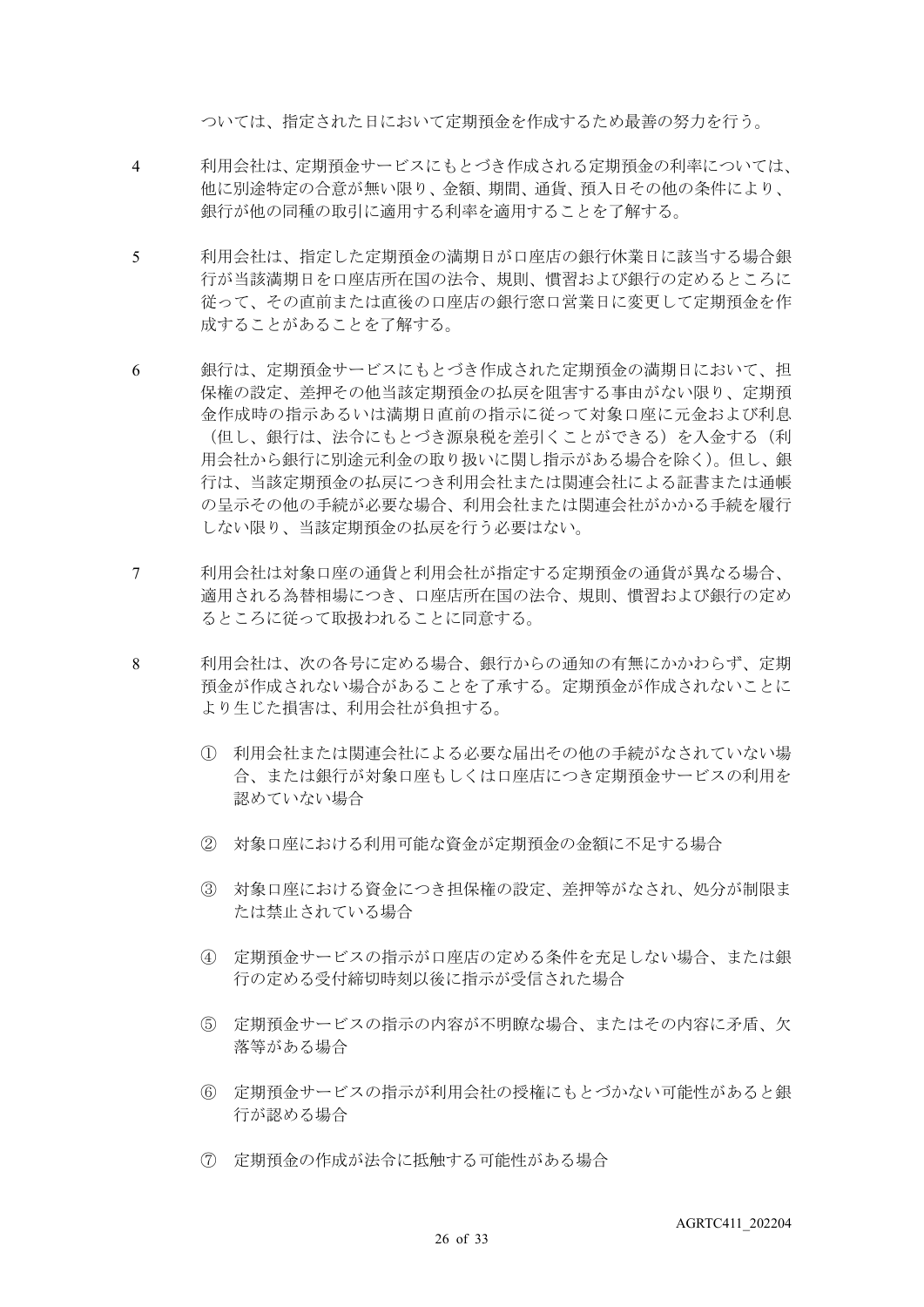- ⑧ その他定期預金の作成を困難または不可能とする事由を生じた場合
- 9 利用会社は、銀行が定期預金サービスの指示を受領した後は、かかる指示を取消 または訂正する権利を有しない。利用会社が定期預金サービスの指示を行った後 に当該指示の取消もしくは訂正または作成された定期預金の満期前解約を銀行に 依頼する場合には、銀行所定の方式により申し入れるものとする。利用会社は、 かかる満期前解約の実施は銀行の任意であることを了解する。
- 10 基本契約書および本規定に規定のない事項については、銀行が同種の取引に一般 的に適用する銀行の取引条件を適用する。
- 第5条 (受取人宛通知サービス)
- 1 利用会社が送金サービスと併せて受取人宛通知サービスを選択した場合、銀行は、 利用会社の指示にもとづき送金受取人のメールアドレス(「通知先メールアドレ ス」)宛に振込通知を電子メール(「振込通知メール」)にて送信するサービス(「受 取人宛通知サービス」)を提供する。
- 2 利用会社は、通知先メールアドレスの所持者(「メール受取人」)が送金受取人の 従業員等の個人である場合、以下の事項を遵守することを確約する。
	- ① 直接または関連会社を通じ、メール受取人に対し、あらかじめ、振込通 知メールの送信を目的として通知先メールアドレスを銀行に提供する旨 を通知し、書面その他の方法により同意を得ること(銀行は、かかる同 意が得られたことを前提に受取人宛通知サービスを提供することができ る)。
	- ② 利用会社は、メール受取人から、通知先メールアドレスの使用の停止を 求められた場合、直ちに当該通知先メールアドレスの使用を停止するこ と。
- 3 銀行は、利用会社により提供された通知先メールアドレスを振込通知メールの送 信以外に利用しない。
- 4 銀行は、メール受取人その他の第三者より、振込通知メール発信停止の要請を受 領した場合、遅滞なく書面により利用会社に通知し、利用会社に対し当該通知先 メールアドレスの使用中止を求めることができる。利用会社は、通知先メールア ドレスの使用中止を求められた場合、理由の如何を問わず当該通知先メールアド レスの使用を直ちに停止する。銀行は、メール受取人その他の第三者からの発信 停止要請が止まらない場合、自らの判断で当該利用会社に対する受取人宛通知サ ービスを全て停止することができる。
- 5 利用会社は、受取人宛通知サービスの実施に関し、以下の事項を了承する。
	- ① 銀行は、利用会社が指定した通知先メールアドレスに送信するものとし、 受取人の同一性につき確認する義務を負わない。
	- ② 銀行は、振込通知メールの受信を確認する義務を負わない。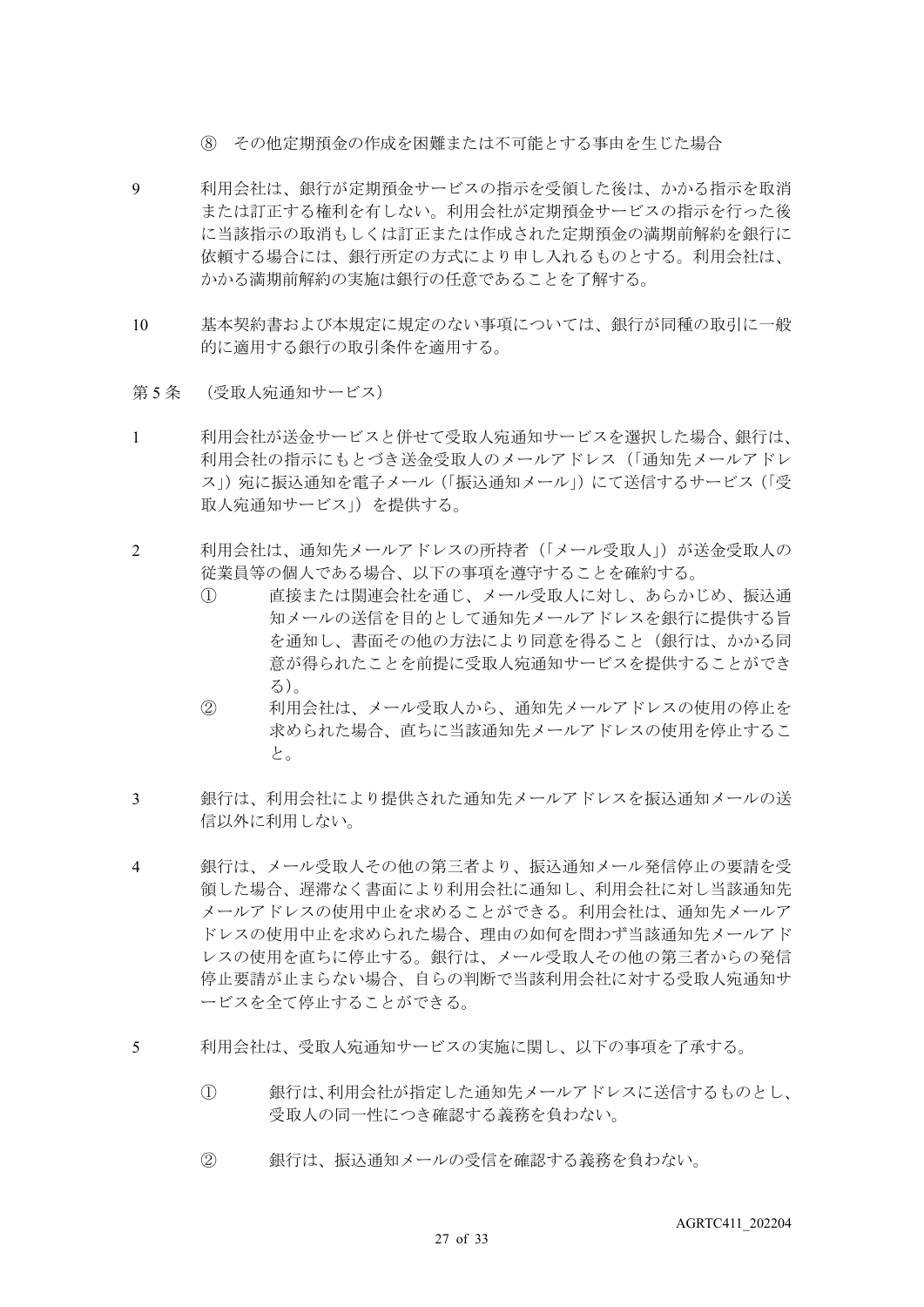- ③ 振込通知メールについては、パスワード保護および暗号化等のセキュリ ティー対策は行われず、銀行は、この点に関し責任を負わない。
- ④ 銀行は、利用会社により提供された通知先メールアドレスが正確でない 場合においても、これにより生じる情報漏えい等の事故につき、責任を 負わない。
- ⑤ 銀行は、振込通知メールの受取人からの照会に対応する義務を負わず、利用 会社は、自己の責任において対応を行わなければならない。
- ⑥ 銀行は、振込通知メールが受信されない場合においても、再送信する義務を 負わない。
- ⑦ 銀行は、システム処理上の理由により、振込通知メールの送信時刻を保 証するものではない。
- 第 6 条 (SEPA ダイレクトデビットサービス)
- 1 利用会社が、サービス申込書において SEPA ダイレクトデビットサービスを選択 し、サービス同意書を提出した場合、銀行は、利用会社に対し、その指示に従い、 支払人(Payment Services Directive および European Payments Council が定めるルー ル(その改正 Directive および改正ルールを含む。「本ルール」)に定義される Debtor をいう。以下同じ。)の口座(「支払人口座」)から対象口座への SEPA Direct Debit (本ルールに定義される。以下同じ。)による資金の取立・回収(「SEPA ダイレク トデビット」)を行うサービス (「SEPA ダイレクトデビットサービス」)を提供す る。
- 2 利用会社が SEPA ダイレクトデビットサービスを利用する場合、利用会社または関 連会社は、SEPA ダイレクトデビットの実施に必要で、かつ有効なマンデート(本 ルールに定義される Mandate をいう。以下同じ。)を支払人から取得していなけれ ばならない。また、利用会社および関連会社は、かかるマンデートが取得されて いない場合、SEPA ダイレクトデビットサービスが提供されない場合があることを 了承する。利用会社は、SEPA ダイレクトデビットサービスの実施に必要なマンデ ートに関する情報(マンデート ID 等)(「マンデート情報」)を、SEPA ダイレクト デビットの指示の一内容として、銀行に提供する。利用会社は、利用会社の指示 に含まれるマンデート情報の不備により銀行が被るすべての損害を銀行に補償し なければならない。
- 3 利用会社または関連会社が銀行に保有する対象口座につき利用会社が SEPA ダイ レクトデビットサービスを利用する場合、以下の規定を適用する。
	- ① 銀行は、SEPA ダイレクトデビットの実施につき、小切手または払戻請求書 および預金通帳を徴求することなく、SEPA ダイレクトデビットにかかる手 数料を対象口座より引落とすことができる。利用会社が銀行に対して送っ た SEPA ダイレクトデビットの指示の取消・訂正にかかる手数料も同様の 取り扱いとする。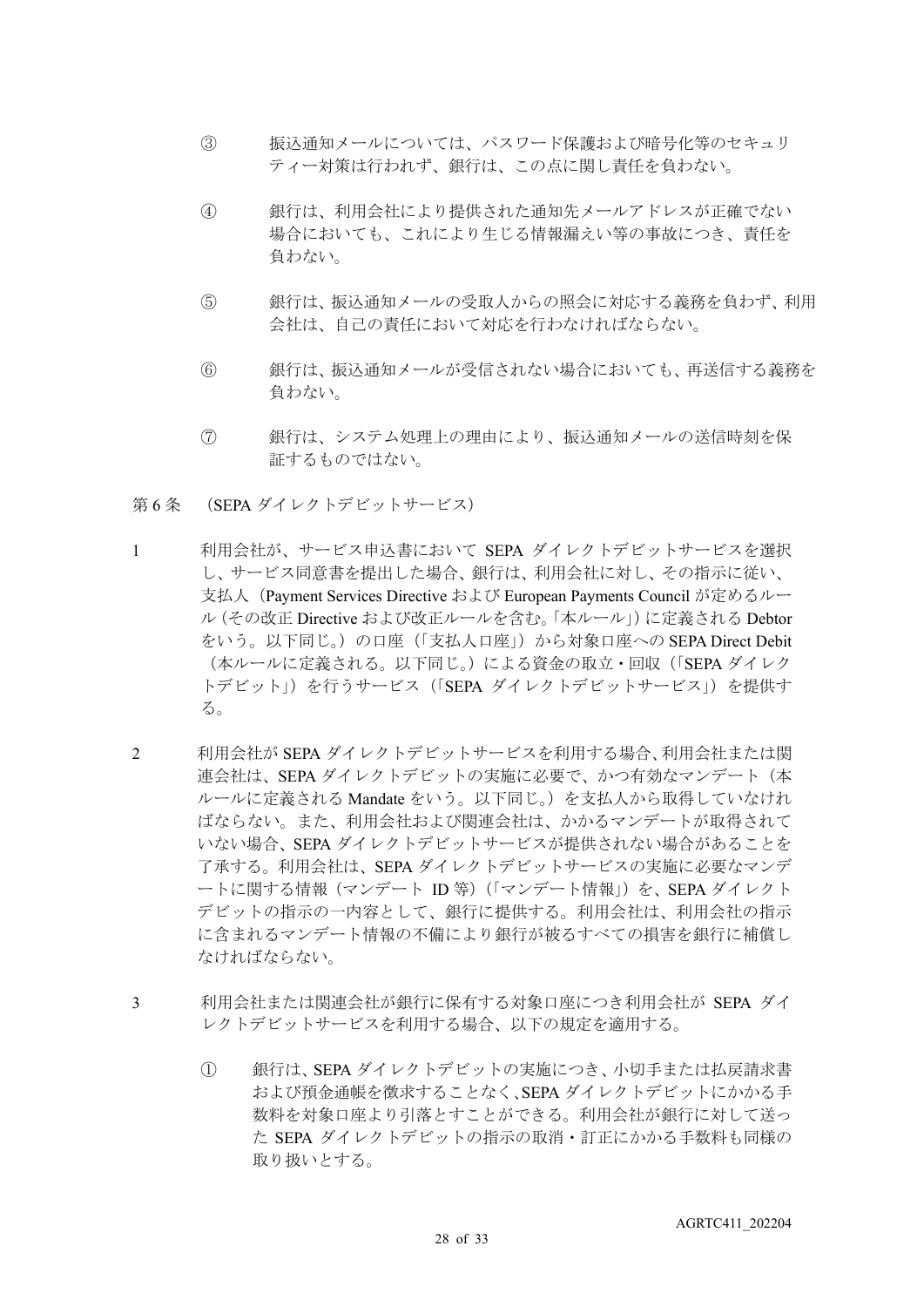- ② SEPA ダイレクトデビットは、銀行の本支店および関係金融機関を通じて実 施される。利用会社は、SEPA ダイレクトデビット実施の手段・方法(経路、 関係金融機関との連絡の方法および Clearing and Settlement Mechanism(本 ルールに定義される。以下「CSM」)の選択等)については、銀行に一任す る。SEPA ダイレクトデビットを実施する場合、銀行および関係金融機関は、 利用会社の指示に含まれる口座番号(IBAN (本ルールに定義される。以 下同じ。))その他アルファベット/数字による指示を信頼することができ る。利用会社は、かかる識別情報による指示と指定された当事者の不一致 につき責任を負うものとし、これにより銀行が被るすべての損害を銀行に 補償しなければならない。
- ③ 利用会社は、SEPA ダイレクトデビットサービスが本ルールその他の SEPA Direct Debit に一般的に適用される条件(「SEPA Direct Debit 関連規定」)、関 係各国の法令、規則、慣習ならびに銀行および関係金融機関の定めるとこ ろに従って実施されることに同意する。
- ④ 基本契約書および本規定に規定のない事項については、銀行が同種の取引 に一般的に適用する銀行の SEPA Direct Debit に係る規定およびその他の取 引条件を適用する。
- ⑤ 利用会社または関連会社は、SEPA ダイレクトデビットの実施につき、関係 監督官庁その他公的機関、条約、法令、規則、慣習、国際的な規制もしく は合意等の要請がある場合には、(a)銀行が利用会社または関連会社の名前、 住所、対象口座の口座番号その他受取人(本ルールに定義される Creditor をいう。以下同じ。)を特定するために必要な情報を SEPA ダイレクトデビ ットの指示に付記し、またはその他の方法により提供することおよび(b)支 払人の名称、住所、口座番号その他支払人を特定するために必要な情報を 銀行に提供することに同意する。
- 4 利用会社または関連会社が銀行以外の関係金融機関に保有する対象口座につき利 用会社が SEPA ダイレクトデビットサービスを利用する場合、以下の規定を適用 する。
	- ① 銀行以外の関係金融機関に保有されている対象口座にかかる SEPA ダイレ クトデビットの実施は、銀行が当該関係金融機関に対し SEPA ダイレクト デビットの指示を送信することにより行う。利用会社は、SEPA ダイレクト デビットの指示の伝達の手段および方法については、銀行に一任する。 SEPA ダイレクトデビットを実施する場合、銀行および関係金融機関は、利 用会社の指示に含まれる口座番号(IBAN)その他アルファベット/数字に よる指示を信頼することができる。利用会社は、かかる識別情報による指 示と指定された当事者の不一致につき責任を負うものとし、これにより銀 行が被るすべての損害を銀行に補償しなければならない。
	- ② 本第 4 項にもとづく銀行の義務は、SEPA ダイレクトデビットの指示を対象 口座が所在する関係金融機関に送信することに限定される。銀行は、当該 関係金融機関のSEPAダイレクトデビットの実施について責任を負わない。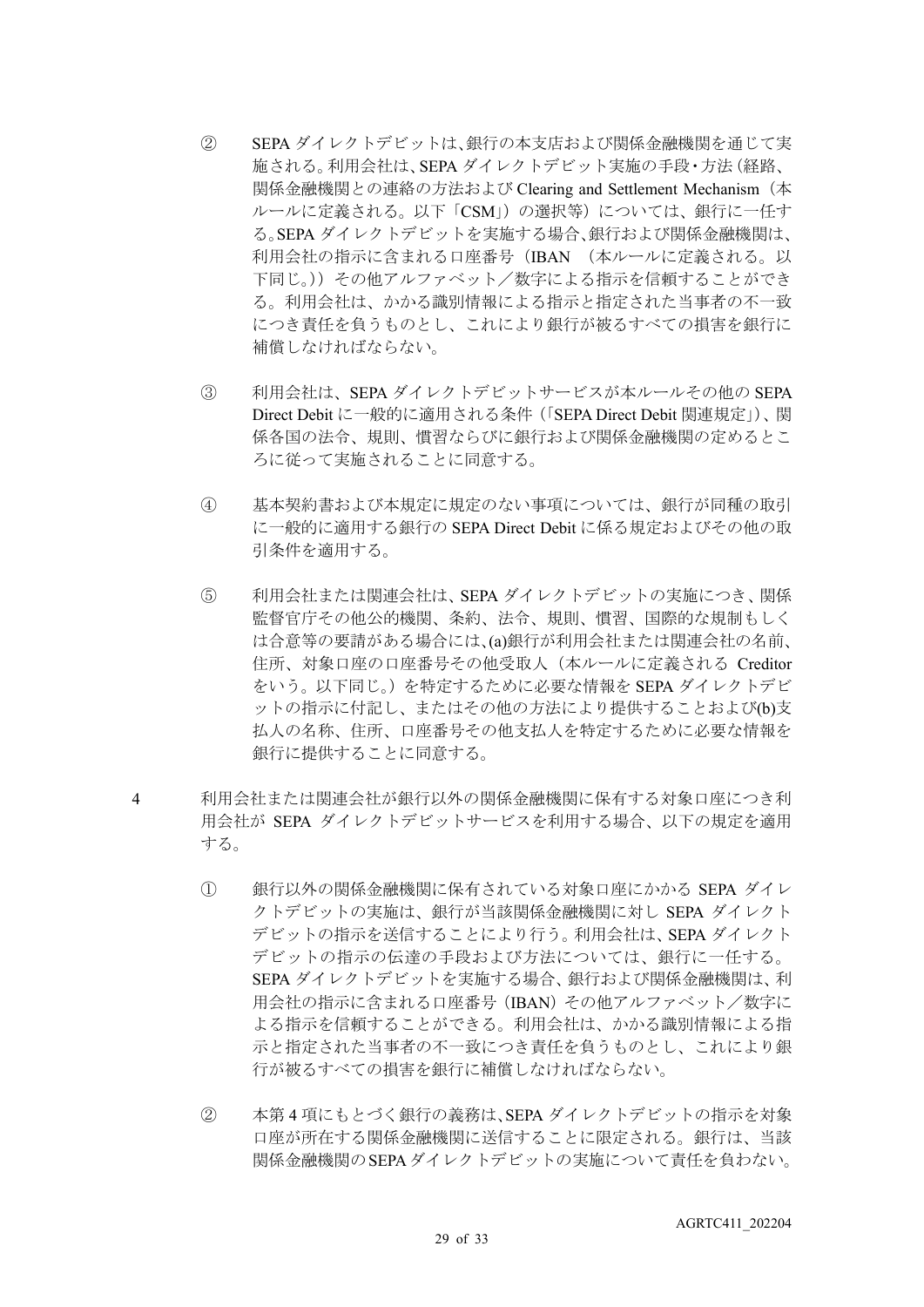- ③ 利用会社は、SEPA ダイレクトデビットサービスが SEPA Direct Debit 関連規 定、関係各国の法令、規則、慣習ならびに銀行および関係金融機関の定め るところに従って実施されることに同意する。
- ④ 基本契約書および本規定に規定のない事項については、銀行が同種の取引 に一般的に適用する銀行の SEPA Direct Debit に係る規定およびその他の取 引条件を適用する。
- 5 銀行が定める受付締切時刻以前に受信された SEPA ダイレクトデビットサービス の指示については、銀行は、遅滞なく SEPA ダイレクトデビットの実施または SEPA ダイレクトデビットの指示の送信を実施するため最善の努力を行う。
- 6 利用会社は、次の各号に定める場合、銀行からの通知の有無にかかわらず、SEPA ダイレクトデビットが実施されない場合、または、SEPA ダイレクトデビットによ る取立・回収資金が組み戻される場合があることを了承する。
	- ① 支払人口座における利用可能な資金が SEPA ダイレクトデビットに必要な 金額に不足する場合
	- ② 支払人口座における資金につき担保権の設定、差押等がなされ、処分が制 限または禁止されている場合
	- ③ SEPA ダイレクトデビットサービスの指示が銀行の定める条件を充足しな い場合
	- ④ SEPA ダイレクトデビットサービスの指示の内容が不明瞭な場合、またはそ の内容に矛盾、欠落等がある場合
	- ⑤ SEPA ダイレクトデビットサービスの指示が利用会社の授権にもとづかな い可能性があると銀行が認める場合
	- ⑥ SEPA ダイレクトデビットを実施することが法令に抵触する可能性がある 場合
	- ⑦ マンデートに不備がある場合、または SEPA ダイレクトデビットの指示(マ ンデート情報を含む)とマンデートの内容との間に、不一致・矛盾がある 場合
	- ⑧ SEPA ダイレクトデビットの実施に必要な、受取人の支払人に対する Pre-notification (本ルールに定義される)が適切に行われていない場合
	- ⑨ 対象口座の口座名義人である利用会社または関連会社の信用状態が SEPA ダイレクトデビットの実施に関し不十分であると銀行が判断した場合
	- ⑩ 支払人による、正当な理由にもとづく支払拒否または組戻請求があった場 合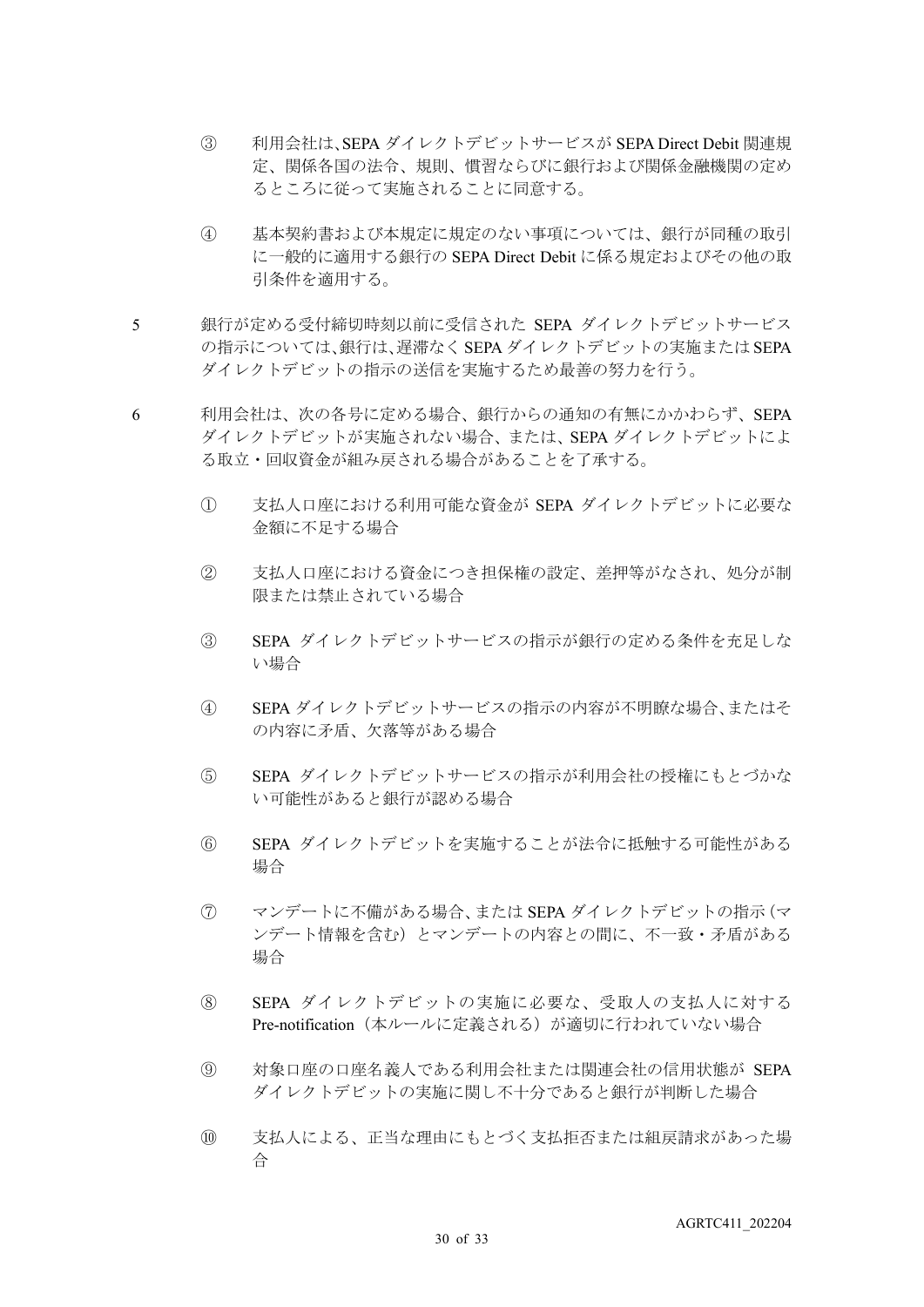- ⑪ SEPA Direct Debit 関連規定の要件が満たされない場合
- ⑫ その他 SEPA ダイレクトデビットの実施を困難または不可能とする事由を 生じた場合
- 7 利用会社は、銀行が SEPA ダイレクトデビットサービスの指示を受領した後は、 かかる指示を取消または訂正する権利を有しない。利用会社が SEPA ダイレクト デビットサービスの指示を行った後に当該指示の取消もしくは訂正または実行さ れた SEPA ダイレクトデビットの組戻を銀行に依頼する場合には、銀行所定の方 法により申し入れるものとする。利用会社は、関係金融機関の関与その他の事由 により、SEPA ダイレクトデビットの組戻が実施できない場合があることおよび関 係金融機関の手数料その他の費用が請求される場合があることを了解する。利用 会社は、SEPA ダイレクトデビットの組戻の手段・方法(経路、関係金融機関との 連絡方法および決済機関 (CSM の選択等) につき銀行に一任する。
- 8 SEPA ダイレクトデビットの組戻にかかる費用(組戻が実際に行われない場合に生 じる費用を含む)は、利用会社の負担とする。利用会社は、SEPA ダイレクトデビ ットの組戻に関し生じる損害(組戻が実際に行われない場合に生じる損害を含む) を銀行に対し補償しなければならない。銀行は、利用会社に生じたかかる損害を 賠償する義務を負わない。また、銀行は、小切手または払戻請求書および通帳を 徴求することなく、かかる費用および損害に相当する金額を対象口座より引落す ことができる。
- 9 銀行は、銀行の企業組織再編が行われたとしても、原則として、SEPA ダイレクト デビットサービスの提供を受ける利用会社に対して、当該サービスの提供を継続 するものとする。但し、銀行が、銀行の企業組織再編により当該利用会社に対し て当該サービスの提供ができなくなる場合、当該利用会社にその旨を直ちに通知 しなければならない。

#### 第 7 条 (Cash Forecasting サービス)

- 1 利用会社が、銀行に対して、Cash Forecasting サービス申込書、Cash Forecasting サービスに関する覚書その他銀行所定の書類を提出した場合、銀行は、利用会社 に対し、当該 Cash Forecasting サービス申込書その他銀行所定の書類により登録さ れた対象口座およびその他の情報を把握・分析するサービス(「Cash Forecasting サ ービス」)を提供する。
- 2 利用会社は、次の各号すべてに該当する場合に、Cash Forecasting サービスの利用 を開始することができる。
	- ① 利用会社が、Cash Forecasting サービスの開始のために必要となる銀行所定 の手続を全て完了した場合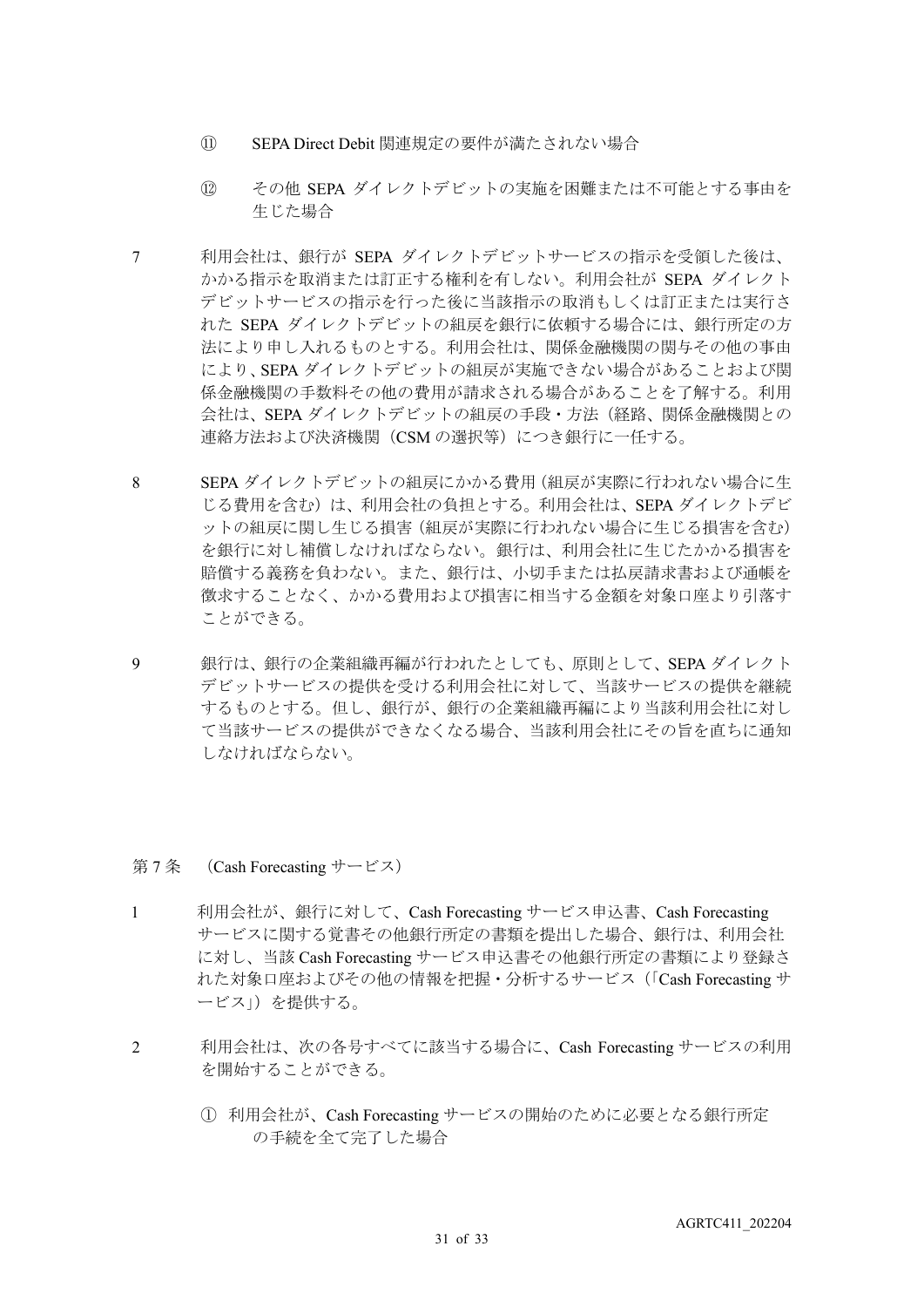- ② 対象口座、取引拠点および関連会社を Cash Forecasting サービスの対象とす ることについて、銀行が承認し、所定の手続きを完了した場合
- 3 利用会社は、次の各号について了解する。
	- ① コンピュータの処理上の制約その他の理由により、銀行が提供する情報の 正確性が影響を受ける場合があること、および提供される情報が必ずしも 情報提供時点における最新の情報ではないこと
	- ② Cash Forecasting サービスで提供される予測はすべて、利用会社がその時々 に応じて銀行に指示、通知した将来の預金、引き落とし、資金移動、その 他取引を単に反映したものであり、銀行が将来にかかわる見通しや予測を 策定するものではないこと
- 4 利用会社は、Cash Forecasting サービスにより提供された情報について疑義を生じ た場合、(関連会社の口座にかかる情報については、当該関連会社を通じ)取引拠 点に対し直接照会を行うものとする。
- 第8条 (ファイル暗号化サービス)
- 1. 利用会社が、銀行に対して、銀行が特定のサービスに関連して提供する公開鍵を 使用して暗号化処理を施したファイルにて当該サービスに関連する指示(「本件指 示」)を行う場合には、銀行は、本件指示を受け付け、復号化処理を行う(「ファ イル暗号化サービス」)。
- 2. 銀行は、本件指示の復号化処理ができない場合、本件指示に関連するサービスを 実施する義務を負わないものとし、万一これによって利用会社に損害が生じた場 合でも、銀行は一切責任を負わない。
- 3. 観行が第 1 項の方法に従って復号化処理を行い、本件指示に関連するサービスを 実施した場合は、暗号化処理を施されたファイルにおける指示および情報に関し て第三者による不正使用その他の事故があっても、銀行は、実施された本件指示 に関連するサービスを有効なものとして取扱うものとし、万一これによって利用 会社に損害が生じた場合でも、銀行は一切責任を負わない。
- 4. 利用会社は、自己の責任において暗号化処理を準備する。銀行は、利用会社によ る暗号化処理の内容を確認する義務を負わず、利用会社による暗号化処理におけ る誤りその他利用会社に起因する事由を原因として利用会社が被った損害につい て一切責任を負わない。
- 5. 利用会社は、自己の責任において暗号化処理に使用する鍵を管理する。
- 6. ファイル暗号化サービスの提供が理由の如何にかかわらず終了した場合、利用会 社は、ファイル暗号化サービスのために銀行から提供された情報については、自 己の責任において破棄しなければならない。